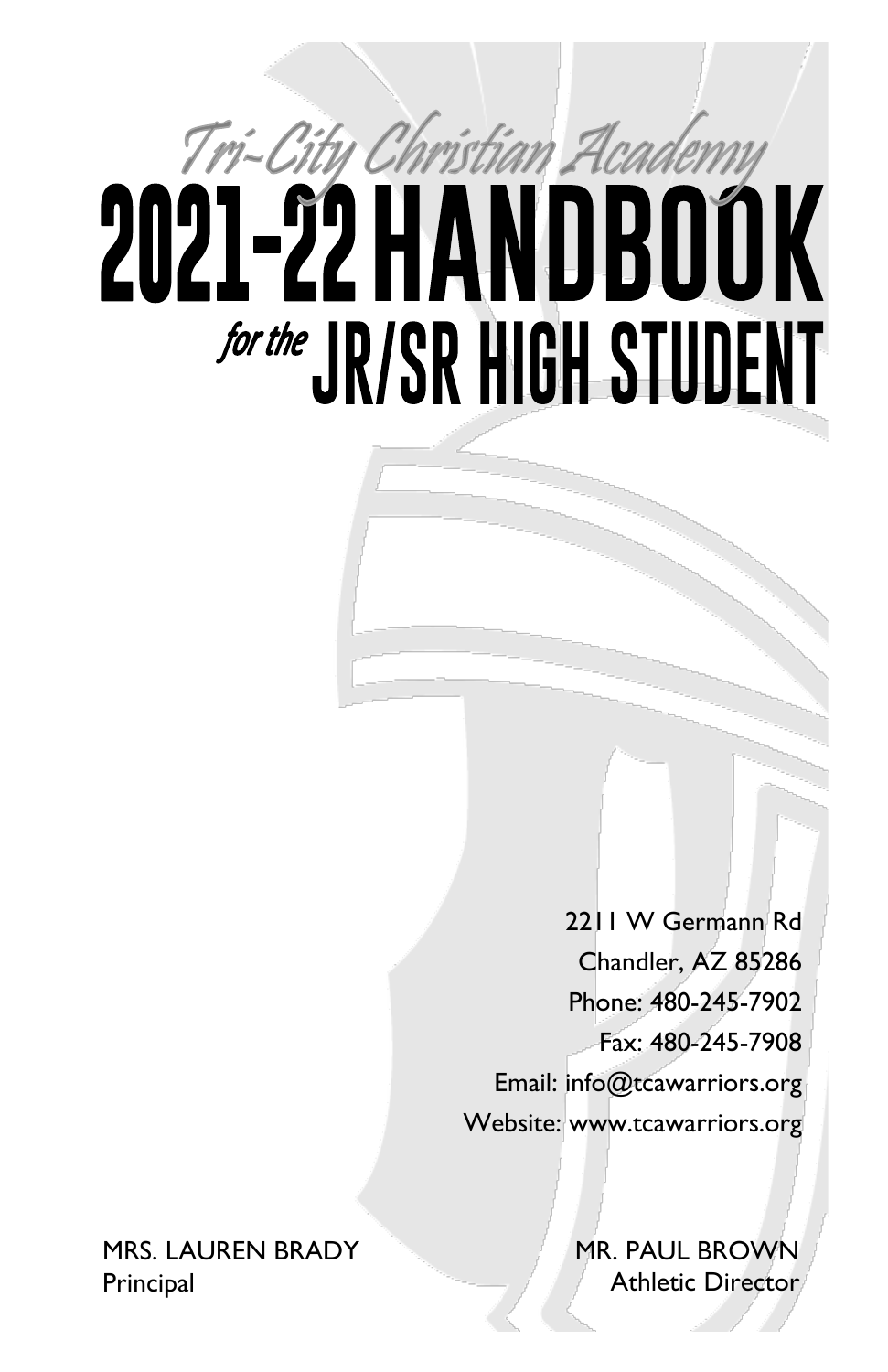# A Letter From The Administration



Welcome to Tri-City Christian Academy! On behalf of the faculty and staff of TCA, we understand the trust you are placing in our ministry, and we are thankful for the opportunity you are giving us to impact your child(ren). I have children in the Academy and my husband and I know how blessed we are to be able to send them to a school that teaches Biblical principles as the core of the learning environment. We want all of the

students at TCA to be developmentally ready for their future while also diligently studying the Word of God. Our faculty leads by example and we are extremely thankful for the group of teachers that we have on staff to work with the students on a daily basis.

Please know we pray for your families on a daily basis. We want to be an extension of your home as we build upon a solid foundation that includes the growth and development of each student in our four main goal areas – SPIRITUALLY, ACADEMICALLY, SOCIALLY, AND PHYSICALLY. Collaboration among our team facilitates an environment that is challenging and enriches the students lives for the Lord and their future. We strive to be an active participant in the life of your child, on all levels, so that we leave a lasting impression that encourages them to embrace a life dedicated to God.

As the Principal, I am excited to see new and returning families on the campus. Everyone is a valuable part of the TCA team; including YOU! I look forward to seeing you at events throughout the year as we all work together and are committed to achieving the goals of a cohesive school family that supports one another in all endeavors. We invite you to communicate with us on a continual basis. Our doors are always open! Please know everyone is an integral part of the TCA family so please let us know if you have any questions.

Thank you for being a part of the TCA family!

Sincerely,

*Lauren Brady* Principal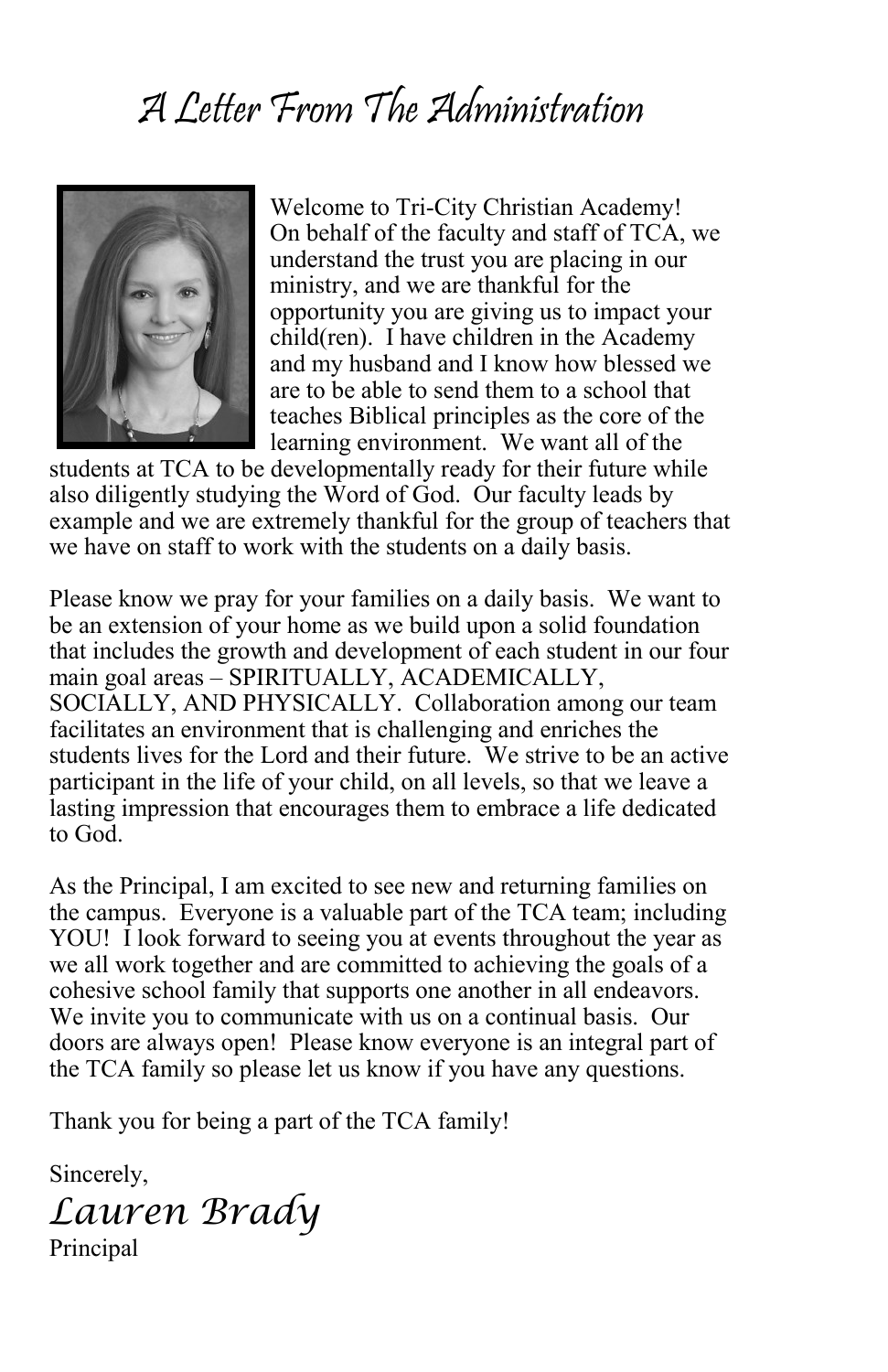# **TABLE OF CONTENTS**

WWW.tcawa

b.

ó

| <b>A Letter From the Administration</b> |                                              |
|-----------------------------------------|----------------------------------------------|
| <b>Table of Contents</b>                |                                              |
|                                         |                                              |
|                                         |                                              |
|                                         |                                              |
|                                         |                                              |
|                                         | Closed Campus  11 Bathrooms/Locker Rooms  14 |
|                                         | Withdrawals/Dismissals  14                   |
| Emergency and Code Drills . 11          |                                              |
| Health Dept Requirements  11            |                                              |
| Lost and Found Items  12                | Disclosure Policy  15                        |
| Lunch Program  12                       |                                              |
| Transcripts  12                         |                                              |
|                                         | Search and Seizure Policy  16                |
| Transportation  13                      | Technology and Social Media                  |
|                                         | Policy/Guidelines  17                        |
| Visits and Visitors  14                 |                                              |
|                                         |                                              |
|                                         |                                              |
|                                         |                                              |
|                                         |                                              |
|                                         |                                              |
|                                         | Jr/Sr High Girls <b>Election 22</b>          |
|                                         |                                              |
|                                         |                                              |
|                                         |                                              |
|                                         |                                              |
|                                         |                                              |
|                                         |                                              |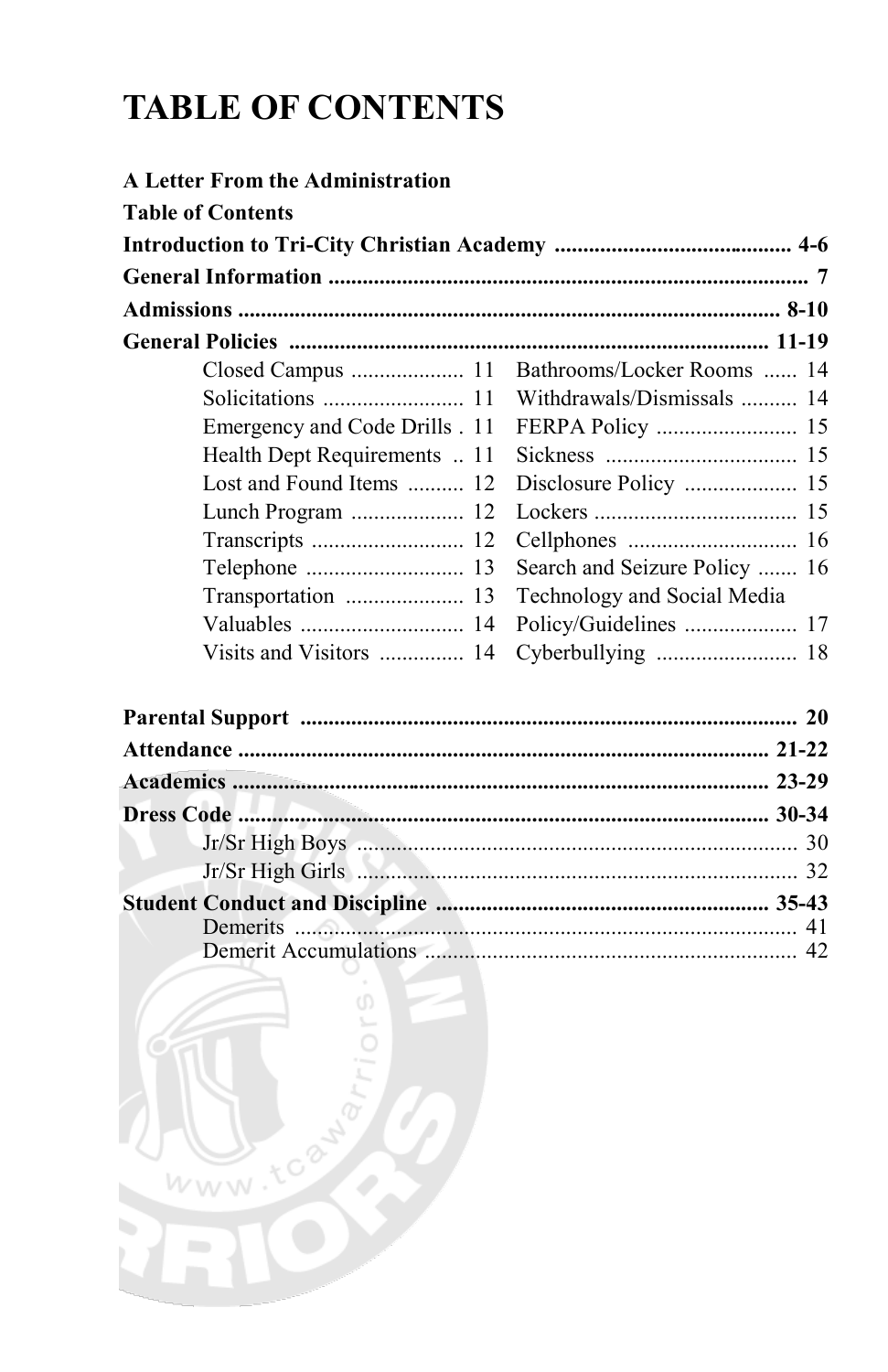# **HOME OF THE WARRIORS**

Established 1971

# **TCA SCHOOL VERSE**

*And Jesus increased in wisdom and stature, and in favour with God and man.*  Luke 2:52

# **TCA THEME**

"Christ Centered Educational Excellence"

# **TCA MISSION STATEMENT**

Tri-City Christian Academy emphasizes Christ-centered educational excellence and strives to assist parents in cultivating Christ-like young people spiritually, academically, physically, and socially.



# **TCA CREST**

The Bible represents the Word of God as Christ is the center of our soul. Of all books, the Bible states our foremost goals. The torch of knowledge symbolizes the mental growth of those who abide in Christ. A winged foot displays physical life. The mask/harp symbolizes the social and emotional growth through fine arts. All of these symbols are molded together as our message to the world.

**TCA COLORS** Green, White, Gold

# **TCA WINNER'S CREED**

A true winner always does his best, Never to the glory of self But always to the glory of God. With God's help I will strive to be a winner today.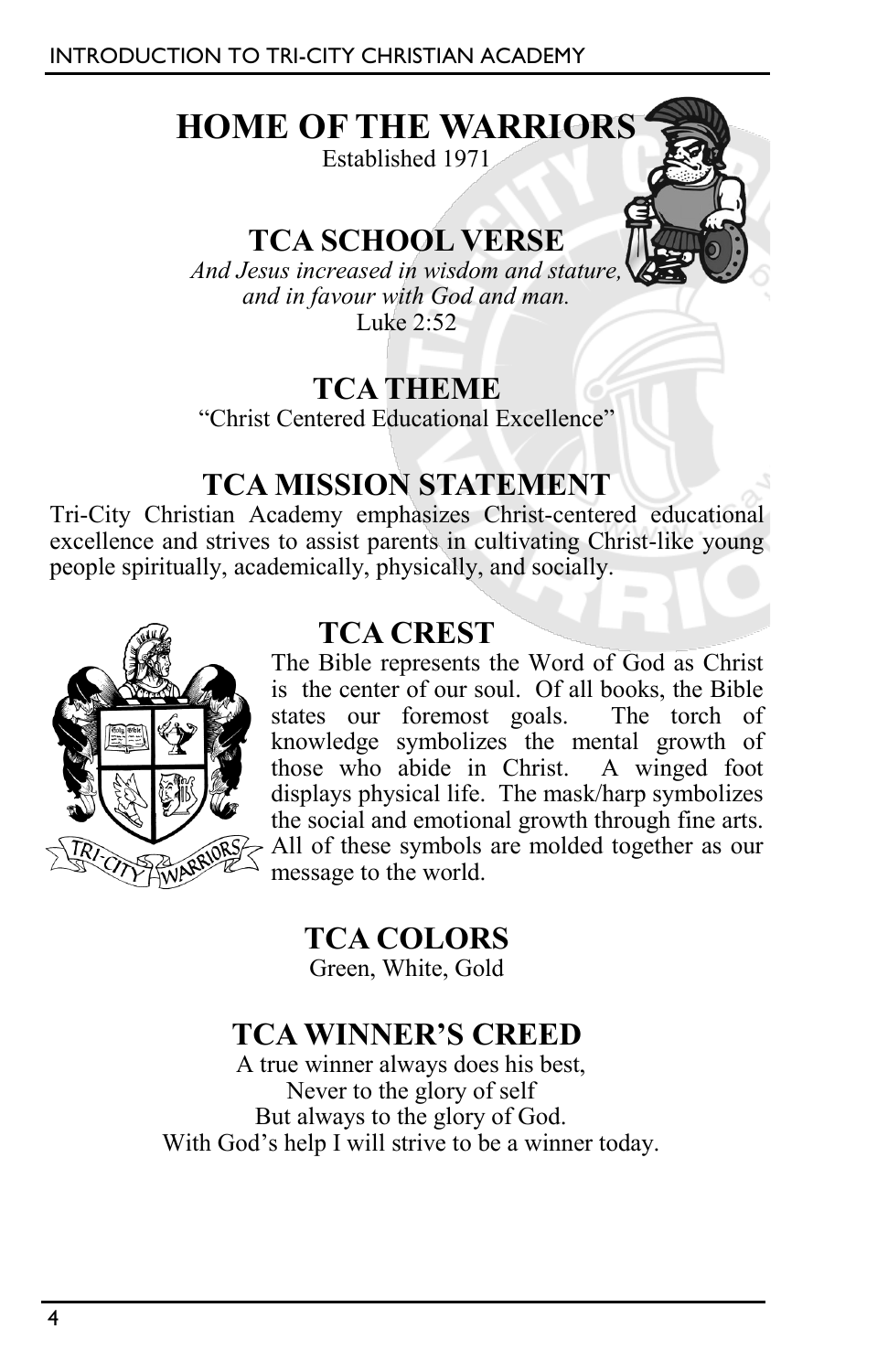*"Only fear the LORD, and serve him in truth with all your heart: for consider how great things he hath done for you."* I Samuel 12:24

# **HISTORY**

Tri-City Christian Academy was established in August 1971 and operates as a ministry of Tri-City Baptist Church. We are a private, non-profit Christian school with high academic and spiritual standards.

Located in the tri-cities area of Tempe, Mesa, and Chandler, Tri-City Christian Academy has earned and maintained an excellent reputation for quality Christian education in the community. The aim of our school is to train Christian young people to reach their greatest potential spiritually, mentally, socially and physically. We have a desire to edify young people and build them up in the faith. TCA is also evangelistic in its approach. Our faculty members are dedicated to teaching and training young people and have a desire to be of service to both the parents and the students.

The school consists of kindergarten, elementary, junior, and senior high levels and is concerned with the spiritual as well as the intellectual growth of its students.

# **AFFILIATIONS**

Tri-City Christian Academy is a member of the Christian Schools of Arizona, American Association of Christian Schools and Association of Christian Schools International. We are accredited through both the AdvancED organization and Association of Christian Schools International. We are also authorized under Federal law to enroll non-immigrant alien students.

It is by these associations that our teachers are able to further their professional development and remain informed of current methods and materials. Our students also benefit by enhanced and varied opportunities to compete and cooperate with students from other Christian schools.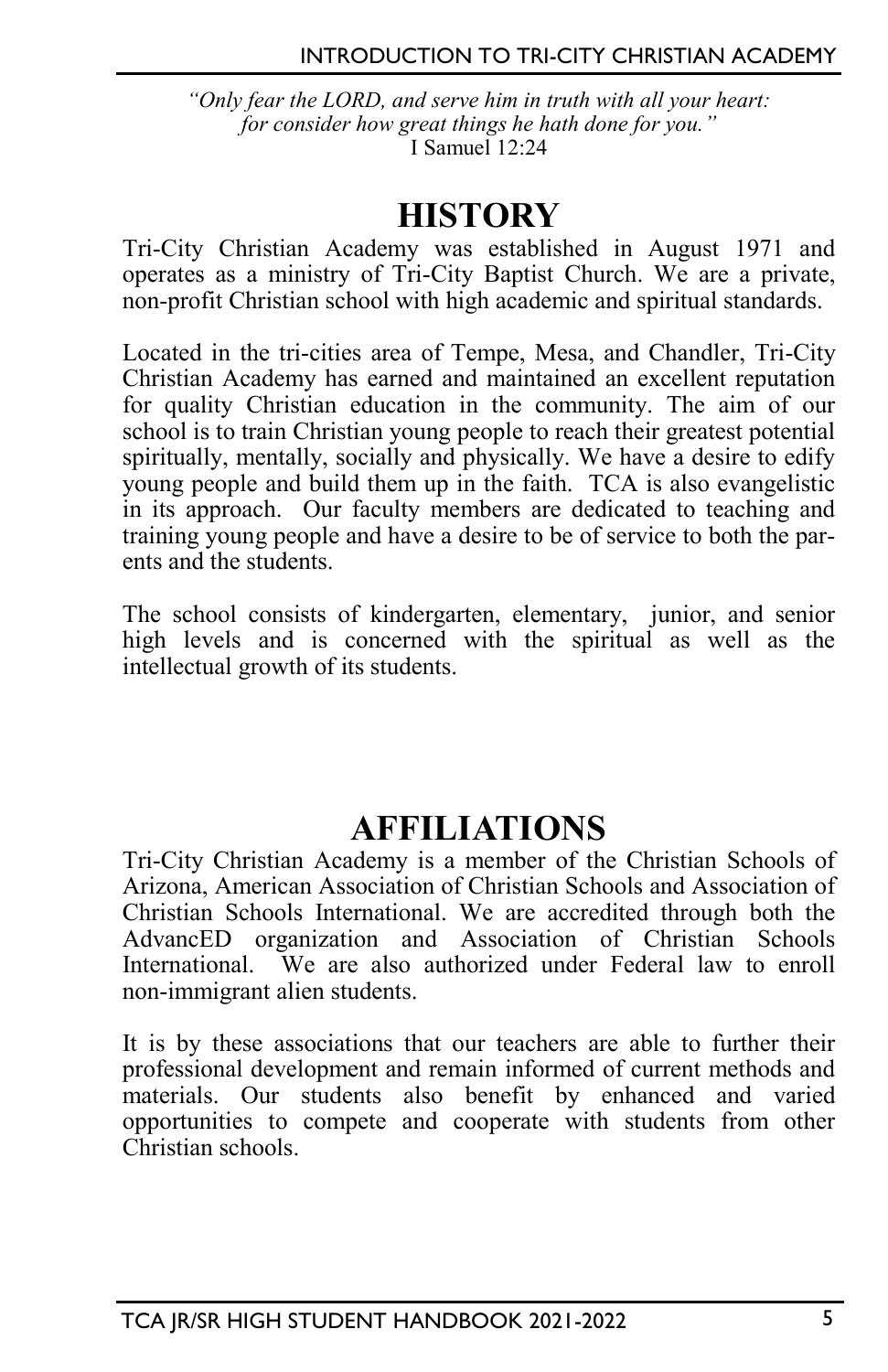# **GOALS**

*"And Jesus increased in wisdom, and stature, and in favor with God and man."* Luke 2:52

*"The faculty and staff of TCA will prepare the students to…*

# **Spiritually**

- Receive an opportunity to personally accept Jesus Christ as their personal Savior.
- Integrate practical training through instruction, correction, and mentoring of Biblical principles that will establish their willingness to live and lead a well-balanced and Christ-like life.
- Provide strategies that can be used to enrich their devotional life and to encourage a love for God's Word in order to follow His purpose and plan.
- Engage our diverse society through communication of Biblical principles.

# **Academically**

- Communicate and defend a Biblical worldview in academia, efficiently, through both spoken and written word.
- Read fluently, recall literary details, and re-tell/summarize/synthesis what was read through both spoken and written word.
- Apply problem solving skills to provide solutions to real world situations.

# **Socially**

- Demonstrate a positive spirit by being encouraged to actively participate in academia, fine arts, athletics, and student leadership.
- Integrate and recognize a Biblical worldview by encouraging them to show Biblical character in their interactions with family, peers and their community.

## **Physically**

- Develop a respect for the body by understanding that "the body is the temple of the Holy Spirit".
- Cultivate healthy lifestyle habits that will benefit them in serving the Lord.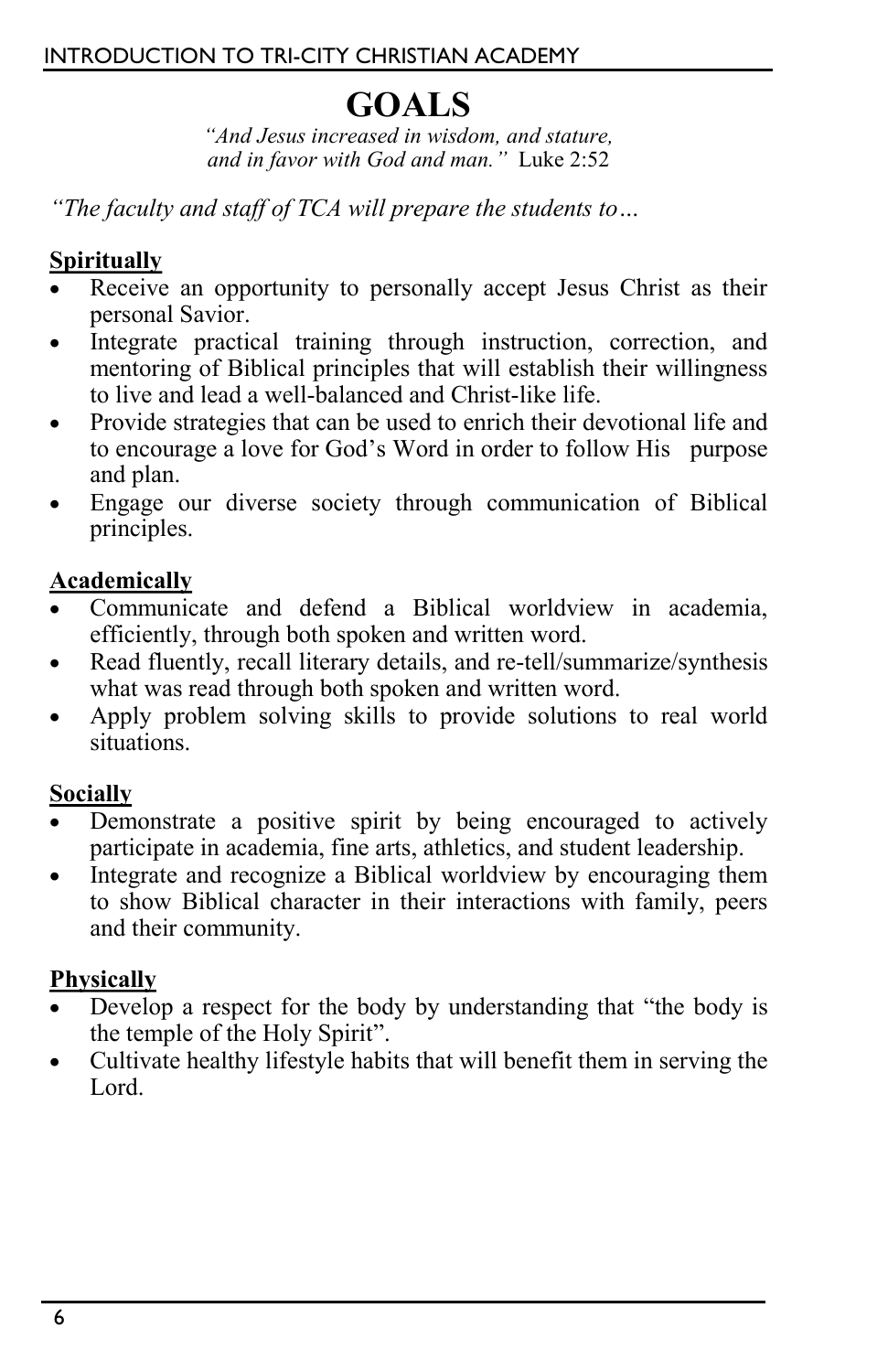# **GENERAL INFORMATION**

*"The fear of the Lord is the beginning of knowledge."* Proverbs 1:7a

#### **SCHOOL HOURS**

Grades 7-12 8:00 a.m. -3:20 p.m. *Any 7th-12th grade students not picked up by 3:30pm and not participating in athletic events must remain in the lobby until they leave campus with a parent or guardian. Students should not be signed out after 3:00pm unless there is an emergency.* 

#### **ACADEMY OFFICE**

The Academy office is open for business each school day between 7:30 a.m. and 4:00 p.m. Information concerning school policies and activities may be obtained by calling or visiting the Academy office during these hours. When a parent finds it necessary to visit a classroom during the school day, he or she must first go to the office and obtain a visitor pass.

If a parent must bring homework, books, or other materials to his or her child during the school day, it should be taken to the office for delivery. In emergency situations the school will relay messages to students; however, the office cannot be responsible for messages which are not received at least thirty minutes prior to class dismissal.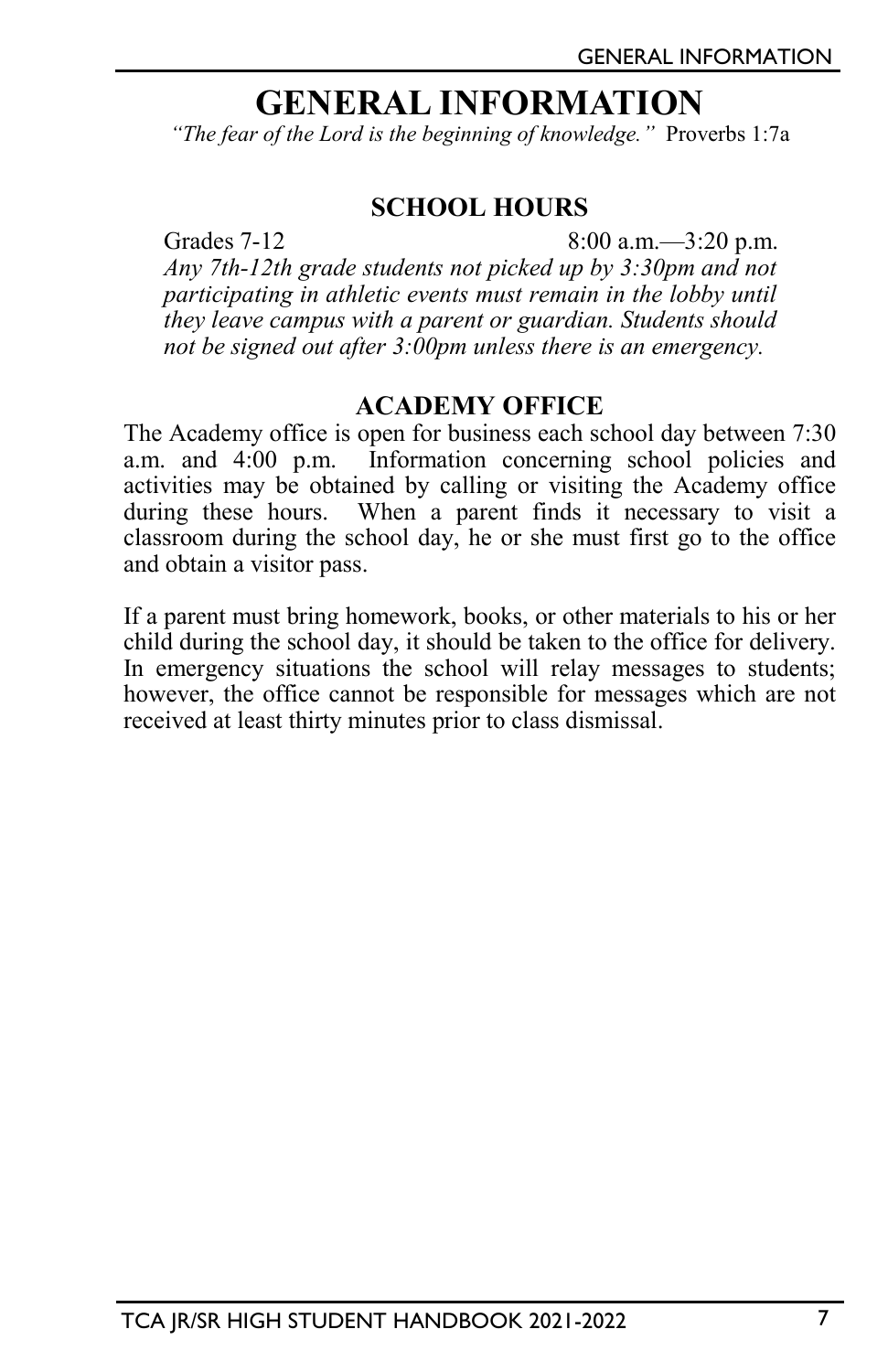# **ADMISSIONS**

*"But the natural man receiveth not the things of the Spirit of God: for they are foolishness unto him: neither can he know them because they are spiritually discerned."* I Corinthians 2:14

#### **ADMISSION POLICY**

Tri-City Christian Academy accepts, with no regard to race, color, national or ethnic origin, those students who are willing to accept Tri-City's doctrinal and philosophical statements. Administration of educational policies, admissions policies, athletic programs, and other school administered programs are conducted without consideration of these elements.

Tri-City Christian Academy desires to enroll students who demonstrate consistent, godly Christian living. Placement in Tri-City<br>Christian Academy is finalized when the following Christian Academy is finalized when the following requirements have been fulfilled.

- 1. Completion of all application forms, transcripts, and other records
- 2. Physical examination and health forms including a copy of their current immunization record
- 3. For students participating in the sports programs, a copy of student's birth certificate on file
- 4. Payment of \$20
- 5. A parent interview with the principal is held before students are permitted to attend classes. Students in grades 7-12 must be present during the interview.

#### **AFFIDAVIT OF INTENT**

According to Arizona Revised Statute 15-802, the parent(s) of a child between the age of six and sixteen must choose public, private, charter or home school for their child's education. If you have chosen the private school option, you are required by this statute to file an affidavit of intent with the Maricopa County School Superintendent stating that your child is attending a private school. This affidavit for private school must be filed with the county school superintendent within thirty days from the time your child begins school.

The private school affidavit remains on file during the entire period of time that your child is enrolled in private school. A private school affidavit is filed one time; therefore, you are required to notify the superintendent's office within thirty days when your child is no longer instructed in the private school. Your affidavit file is confidential and must be signed before a notary public.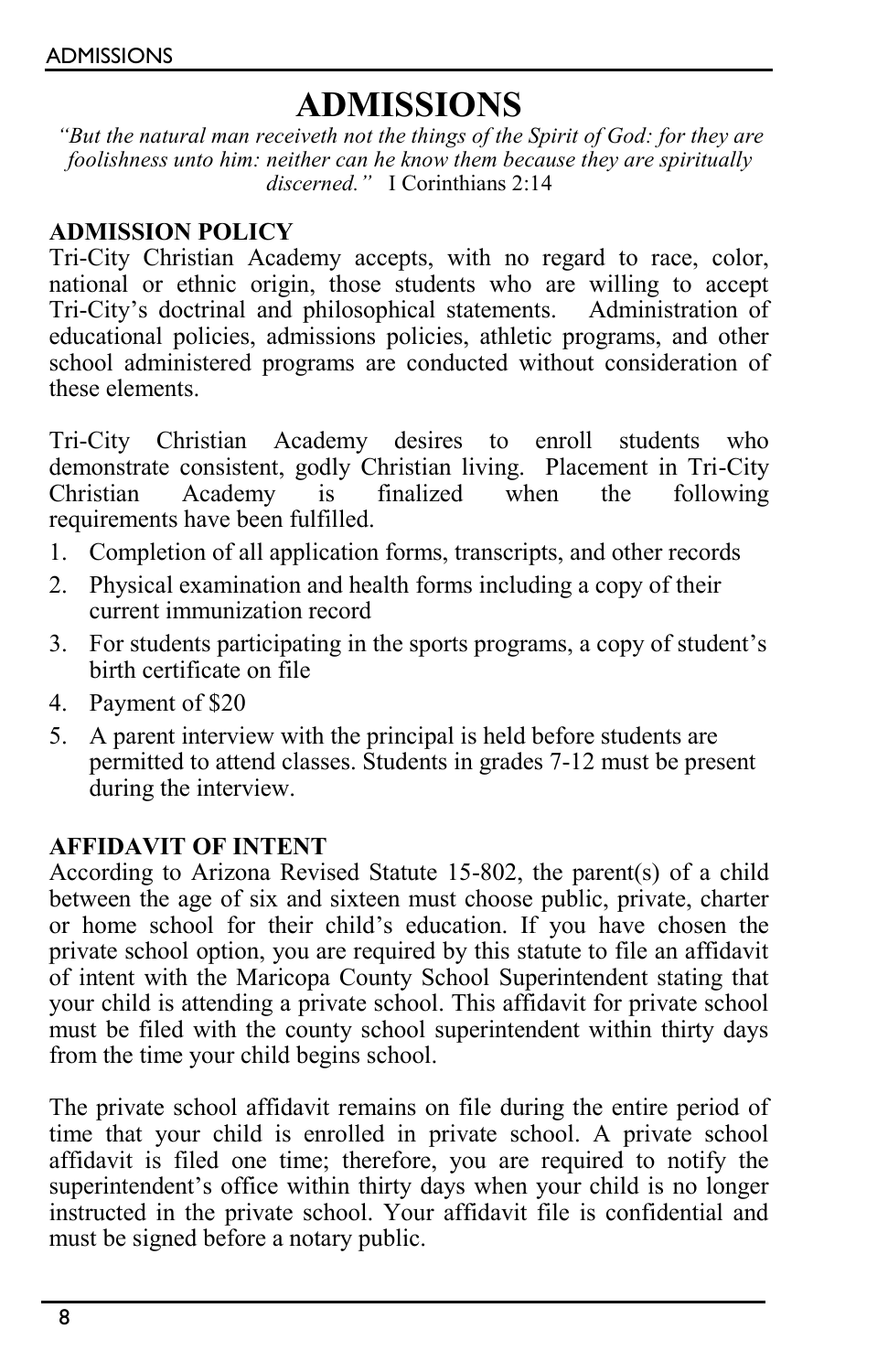#### **FINANCIAL AND STO INFORMATION**

Parents may choose a 10-or 11-month payment schedule. All monthly tuition payments are due on the  $15<sup>th</sup>$  of the month. We ask that all parents apply to a minimum of five Student Tuition Organizations for scholarships to assist in covering the cost of tuition at Tri-City Christian Academy. These organizations assist in covering the tuition, but do not always cover all of the tuition for the students. All tuition not covered by the STOs must be paid by the parents of the students at the end of each school year. A chart listing all organizations that TCA families most often use is available online and through the office. Parents with past due accounts should contact the business office to make arrangements for payment. Eighth grade students and high school graduates will not receive their diplomas/transcripts unless their account is paid in full. Any account not paid at the end of the school year may be sent to collections.

When completing online enrollment for your child, RenWeb charges \$20, which must be paid, before your application is submitted. In the event of withdrawal, transfer, or expulsion, the balance of tuition will be calculated on the number of days school has been in session. Parents must notify the Academy office in person of withdrawals from school in order for billing to be discontinued. A \$25.00 processing fee will be assessed for all withdrawals. In the event of withdrawal, transfer, or expulsion, the parents are responsible for full payment of tuition and other fees. The school reserves the right to withhold report cards and student records until tuition and other fees have been paid in full. By enrolling your child, you are authorizing the school to withhold report cards and other records until tuition and other expenses have been paid in full.

#### **INSURANCE**

TCA provides limited accident insurance coverage for all enrolled students. The insurance coverage is considered a secondary source. An individual family's insurance is the primary carrier and should be billed for any accident coverage. The school insurance is then to be billed for coverage not provided by the primary carrier.

#### **INTERNATIONAL STUDENTS**

International students attending TCA must agree to abide by all of the outlined TCA rules and regulations and will be held to the same academic and disciplinary standard as their peers. Teachers and administrators recognize that cultural differences will exist between a student's home country and the United States, and because of those differences, some students may experience undue academic stress or social misunderstandings. These situations are not an excuse for any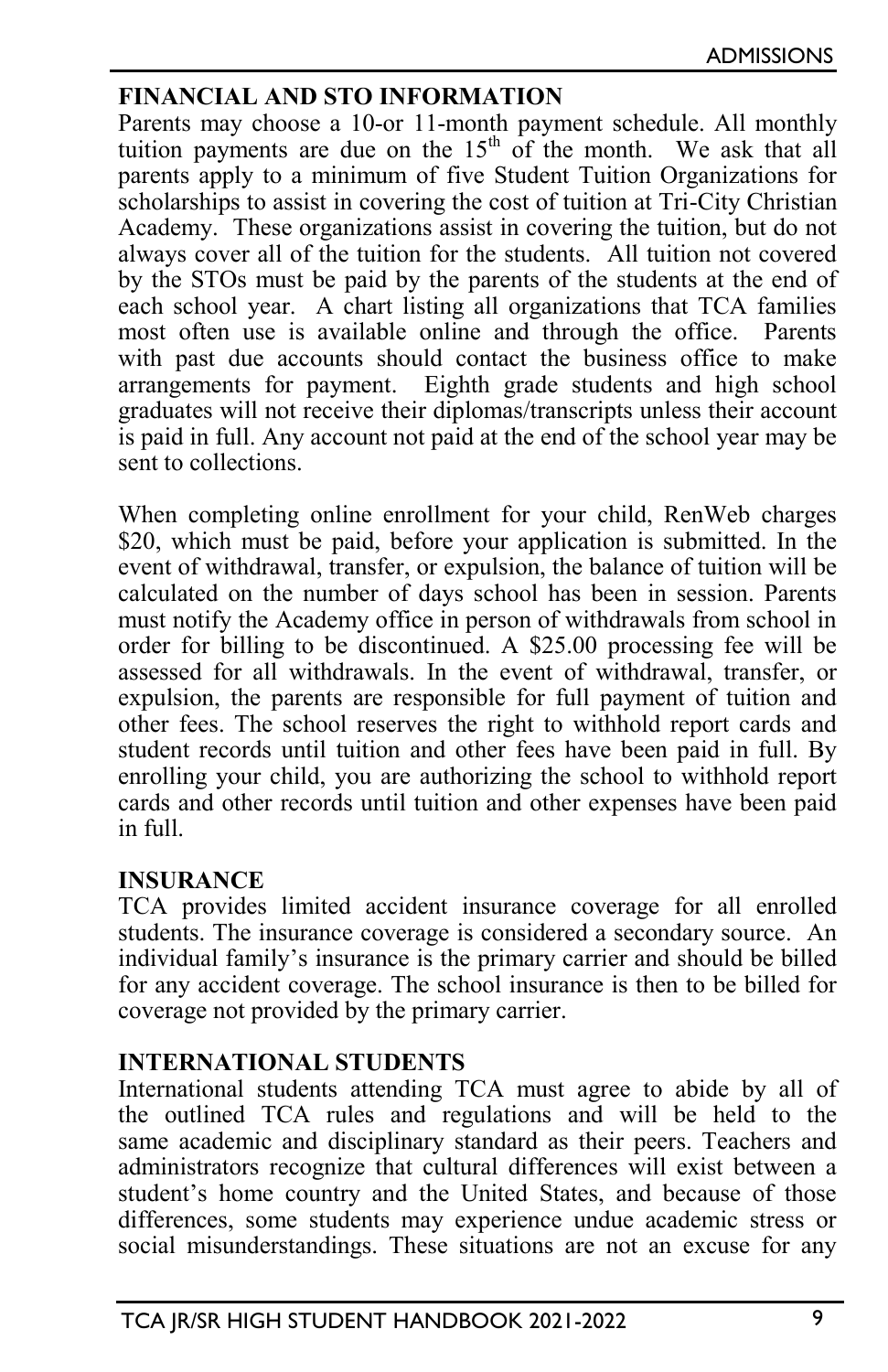#### ADMISSIONS

student to engage in lying, cheating, or any other inappropriate behavior. International students repeatedly violating TCA's code of conduct will face disciplinary action which may result in expulsion and termination of their I-20 student status.

To afford students the best opportunity for learning at TCA, all new international students are required to take an English proficiency exam to determine their English abilities. Based on these results, students may be required to enroll in an ESL class or not allowed to enroll at TCA until their English abilities have improved.

To further encourage success in the classroom, international students are required to speak using only English in all of their classes. Students not adhering to this guideline by using their native language in class may face disciplinary action from the teacher and/or administration.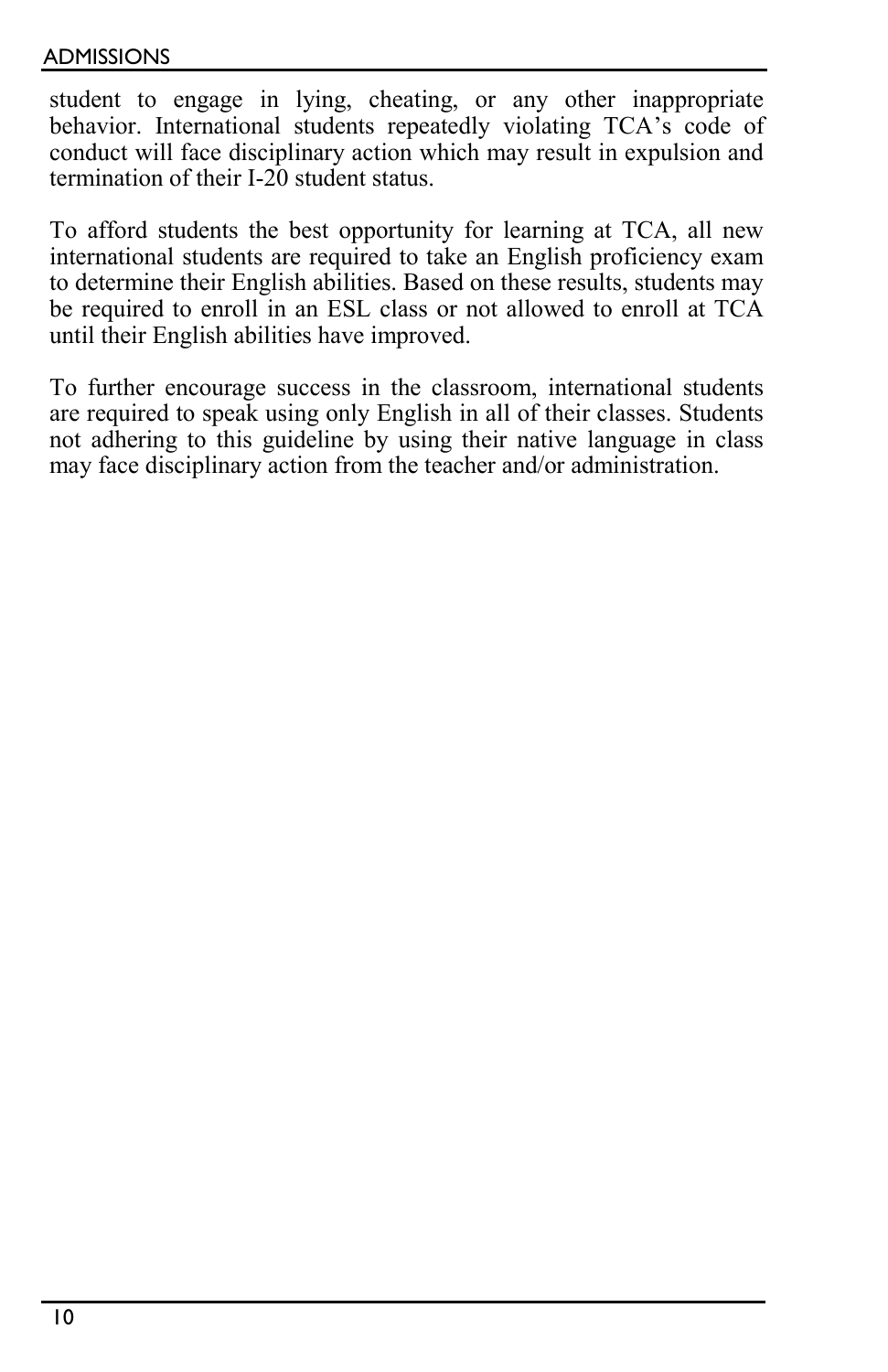# **GENERAL POLICIES**

*"Let all things be done decently and in order."* I Corinthians 14:40

#### **CLOSED CAMPUS**

Tri-City Christian Academy operates as a closed campus. This simply means that attendance at school is required from 8:00 a.m. until 3:20 p.m. No student may leave the school grounds without permission from the office once he or she has arrived on campus. After school, those students waiting for rides or extracurricular activities may not leave the school grounds unless accompanied by a parent.

#### **SOLICITATIONS**

Solicitation is forbidden at Tri-City Christian Academy without the permission of the administration. This includes the selling of tickets, candy, and the distribution of political or religious materials or any other recruitment material.

# **EMERGENCY AND CODE DRILLS**

Drills are conducted periodically for the safety of our students. Routes for evacuation have been designated and posted in each room to enhance safety. Every possible precaution will be taken for the safety and protection of students.

- 1. When an alarm sounds, students must listen to the instructions given by the teacher and move quickly and calmly along the designated route. Upon leaving the building, students should remain with their class and teacher so that attendance may be taken.
- 2. In case of emergencies, students will be moved to safe areas within the building.

#### **HEALTH DEPARTMENT REQUIREMENTS**

The school maintains health records on each student. Arizona law A.R.S. 15-803 requires that a complete, up-to-date immunization record be furnished by the parent prior to school attendance. The record must include the month and year of the child's immunizations and be signed by a doctor. The immunization requirements for a child entering school are:

| Poliomyelitis (polio) |
|-----------------------|
| Tetanus               |
| Pertussis             |
| Diphtheria            |
| Hepatitis B           |
| <b>Mumps</b>          |
|                       |
|                       |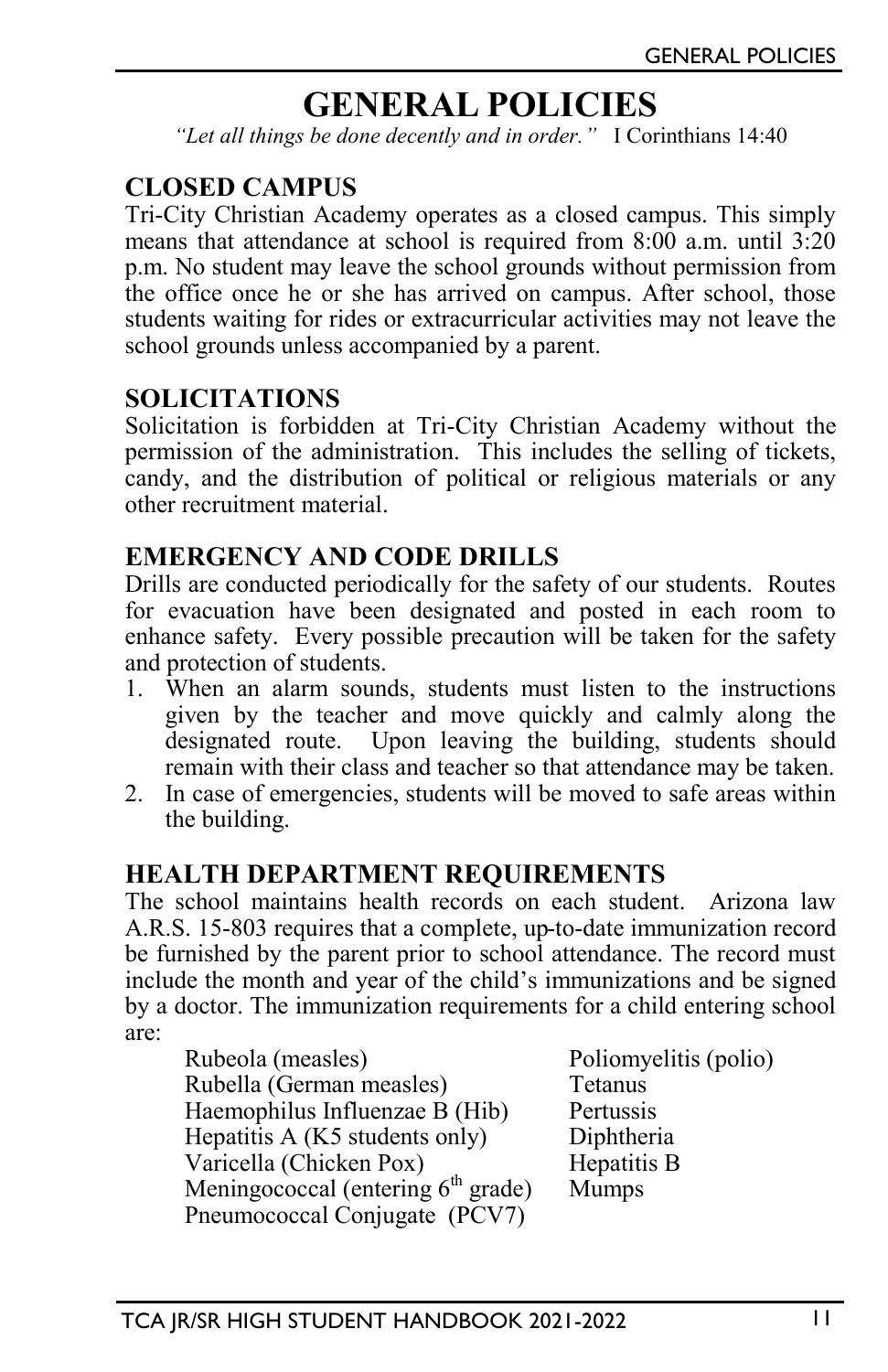Parents and guardians are asked to inform the office of any immunizations received during the year so that the school records can be kept up-to-date.

Arizona law does provide exemptions from immunization requirements for the following:

Medical reasons - permanent and temporary Personal beliefs

Although the law allows for these exemptions, the County Health Department may instruct the school to exclude a student from school for the duration of an outbreak of any of the diseases covered by the required immunizations.

# **LOST AND FOUND ITEMS**

Students are to mark all personal items that are brought to the school. All articles found at the school are to be taken to the office where they may be reclaimed before or after school. Students must pay \$1 for any item picked up from the lost and found. Parents may pick up any lost and found item for no charge.

## **LUNCH PROGRAM**

A hot lunch program is available for purchase to all students. Chips, ice cream, snacks, and drinks are also available for purchase. Students who bring sack lunches may purchase milk or other available drinks.

Parents have the option of purchasing student lunches for the entire semester or on a daily basis through RenWeb. Daily lunch orders can be placed by the student each morning during their first class period. Any student that comes after first hour will need to contact the TCA office in order to receive a lunch for that day.

Students in grades 7-12 are expected to be in the lunchroom unless permission is given for other activities. Students will not be permitted to go to their cars during the lunch period without permission from the faculty supervisor. Parents visiting during the lunch hour are asked to check in at the Academy office to obtain a visitor pass before joining their children for lunch.

# **TRANSCRIPTS**

The first five official copies of a student's high school transcript will be forwarded to the college of his or her choice or to another school at no cost. After June of the graduating year, a five dollar fee will be assessed per transcript. The request must be in writing and a complete address must accompany the request.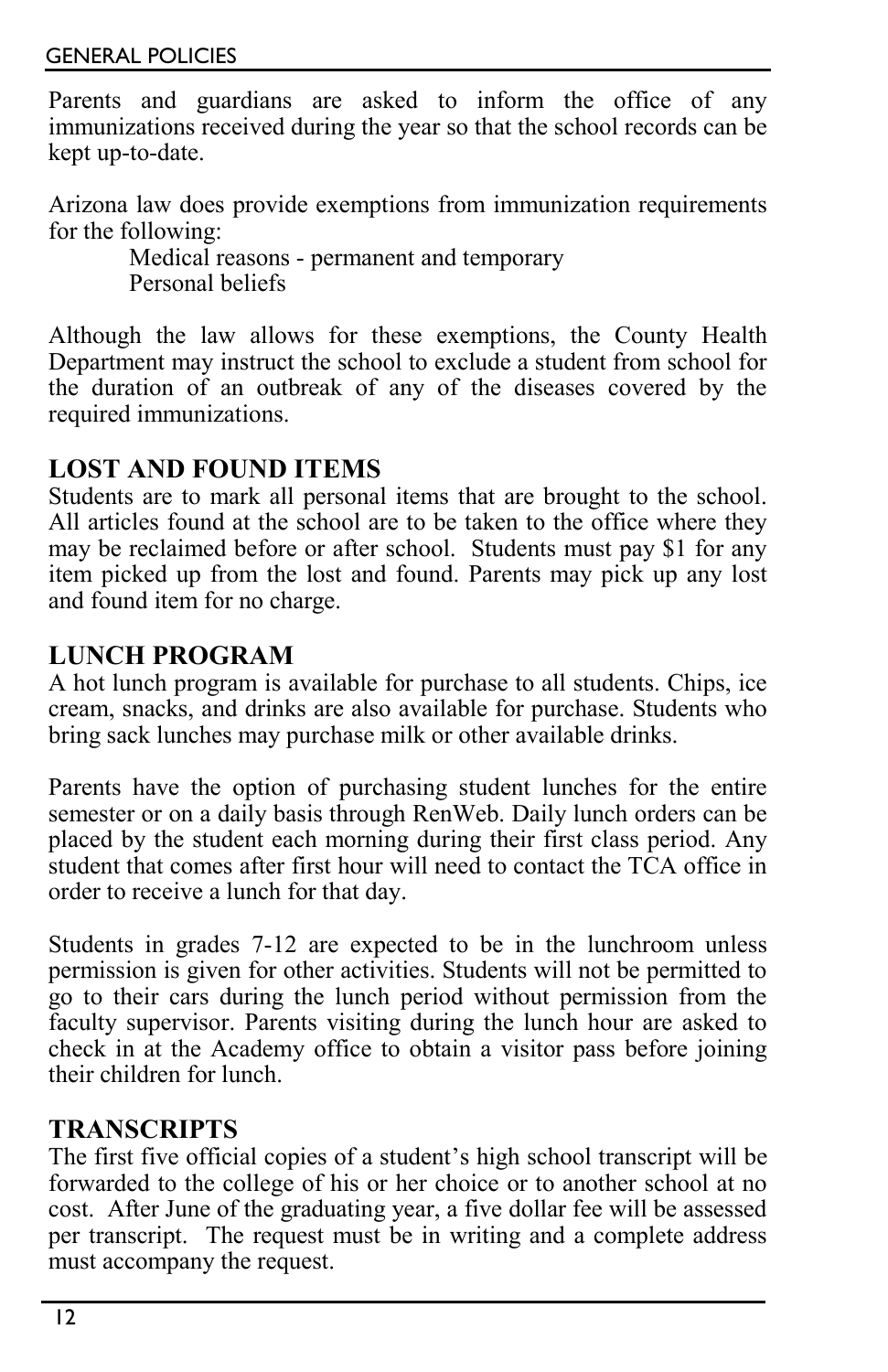# **TELEPHONE**

Office telephones are restricted to business use. A telephone is available for student use before and after school, at lunchtime, and for emergencies during the school day. Junior and senior high students may not use the telephone between class periods. Junior and senior high school students must obtain permission from the office staff before using the phone.

Arrangements for rides and most other personal business can be made before school hours, and use of the telephone for such business is discouraged.

# **TRANSPORTATION**

If a student will be driving to school or if a carpool is arranged with a student driving and other students riding, a Vehicle Registration form must be completed and kept on file in the Academy Office. Once this form is turned in, the student will be issued an assigned parking spot AND a sticker for their window. This must be on the students window at all times. All parents involved in the carpool arrangements must sign the form.

#### **In the interest of safety, all students are required to follow these rules:**

- 1. Once a vehicle is parked correctly in the morning, no student is permitted to return to it during the day, unless special permission is given from the Academy office.
- 2. Students of the opposite sex, except for family, may not be alone in a vehicle at any time.
- 3. All vehicles driven by students are to be registered and parked in the designated parking area. Student drivers must use great caution on school property and observe the posted speed limits. Abuse of driving privileges on school property will result in the removal of the privilege.
- 4. Student vehicles are not to be taken from campus at any time during the school day without permission from the office.
- 5. Students are not to borrow or loan vehicles without written permission from both sets of parents and permission from the school office.
- 6. When school is dismissed, students should go directly to their cars and leave. Loitering in and around the cars is not permitted.

Failure to follow these rules or if caught with dangerous driving, students may be assessed a one month driving ban where they will not be allowed to park on the property.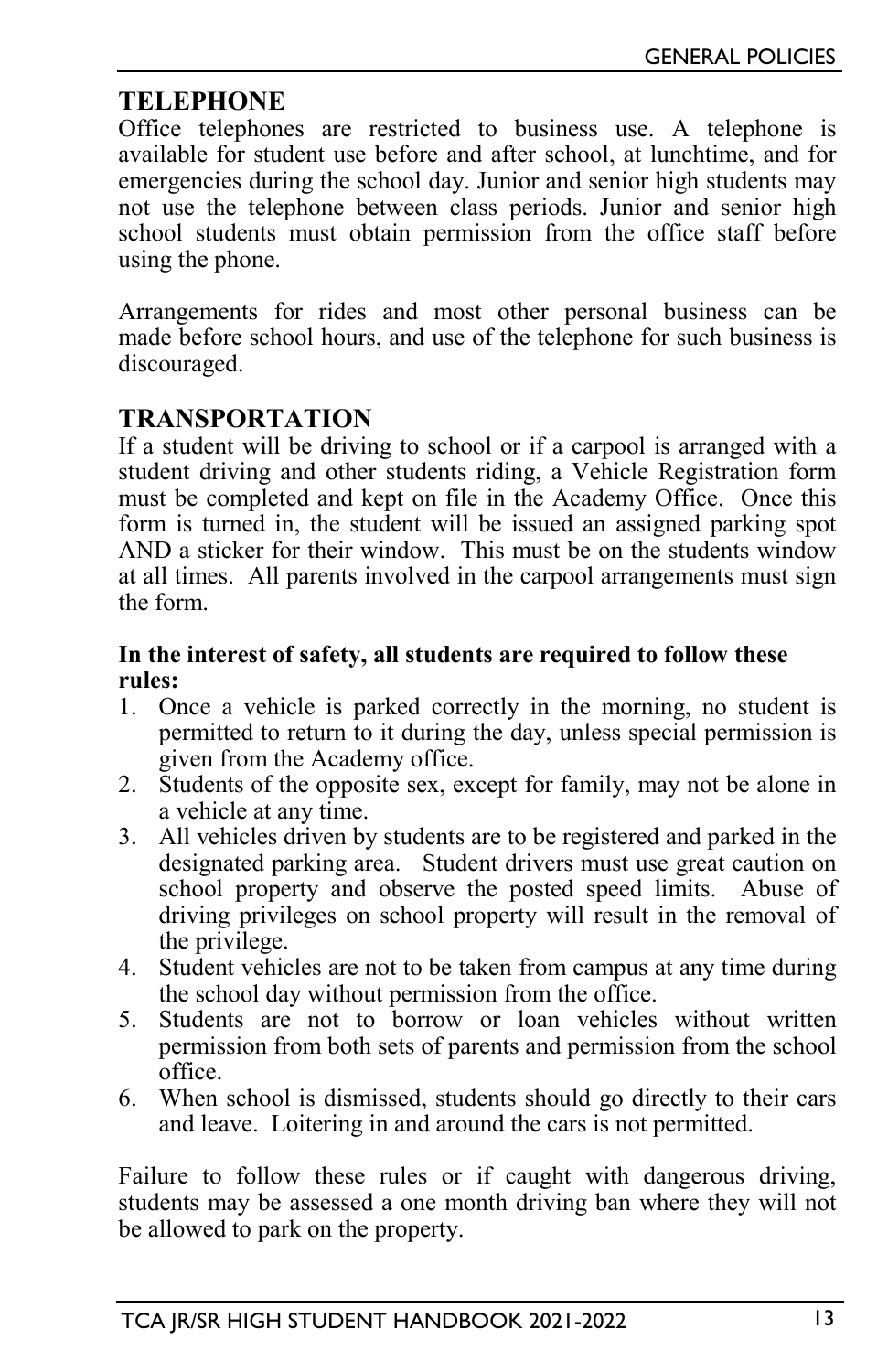# **School Vehicles**

Riding in school vehicles is a privilege, not a right. Failure to follow the school policy in regard to school vehicles may result in forfeiture of the privilege. Damages willfully or deliberately inflicted upon school vehicles will be charged to the student involved.

Students are to respect and obey the van or bus driver as they would any other teacher or supervisor. If needed, administration will deal with any discipline problems encountered on the bus or van. Any repeated offender will lose the privilege of school transportation.

# **VALUABLES**

Students are asked not to bring articles of value to school. When possible, no personal belongings should be left in the locker. Large sums of money should never be brought to school. If anything is lost, it is the liability of the students not the school.

## **VISITS AND VISITORS**

Teachers have been instructed to send any visitor or parent who does not have a visitor pass to the office immediately. Trespassing on campus is strictly forbidden. This regulation is designed to ensure the safety of students and personnel. Only students enrolled at Tri-City Christian Academy will be allowed to use school facilities and equipment, subject to all other existing rules of supervision and usage.

## **BATHROOMS/LOCKER ROOMS**

Students may only enter the bathroom/locker room designated for their biological sex.

## **WITHDRAWALS/DISMISSALS**

Withdrawals from school must be made by the parent or guardian, in person, through the Academy office. An official withdrawal form will be processed and the necessary signatures obtained. Tuition charges will be pro-rated according to the date of notification on the withdrawal form and based upon the number of days attended for the month. Parents are responsible for full payment of tuition. Each student who withdraws early is charged a twenty-five dollar withdrawal fee.

A student may be dismissed from school when 75 demerits have been accumulated or when he or she is deemed to be in opposition to the rules and policies of the Academy. Students who are dismissed from Tri-City Christian Academy will not be considered for re-enrollment until they have stayed out of the school for a least one full semester. Parents and student must meet with the principal before re-enrollment will be considered.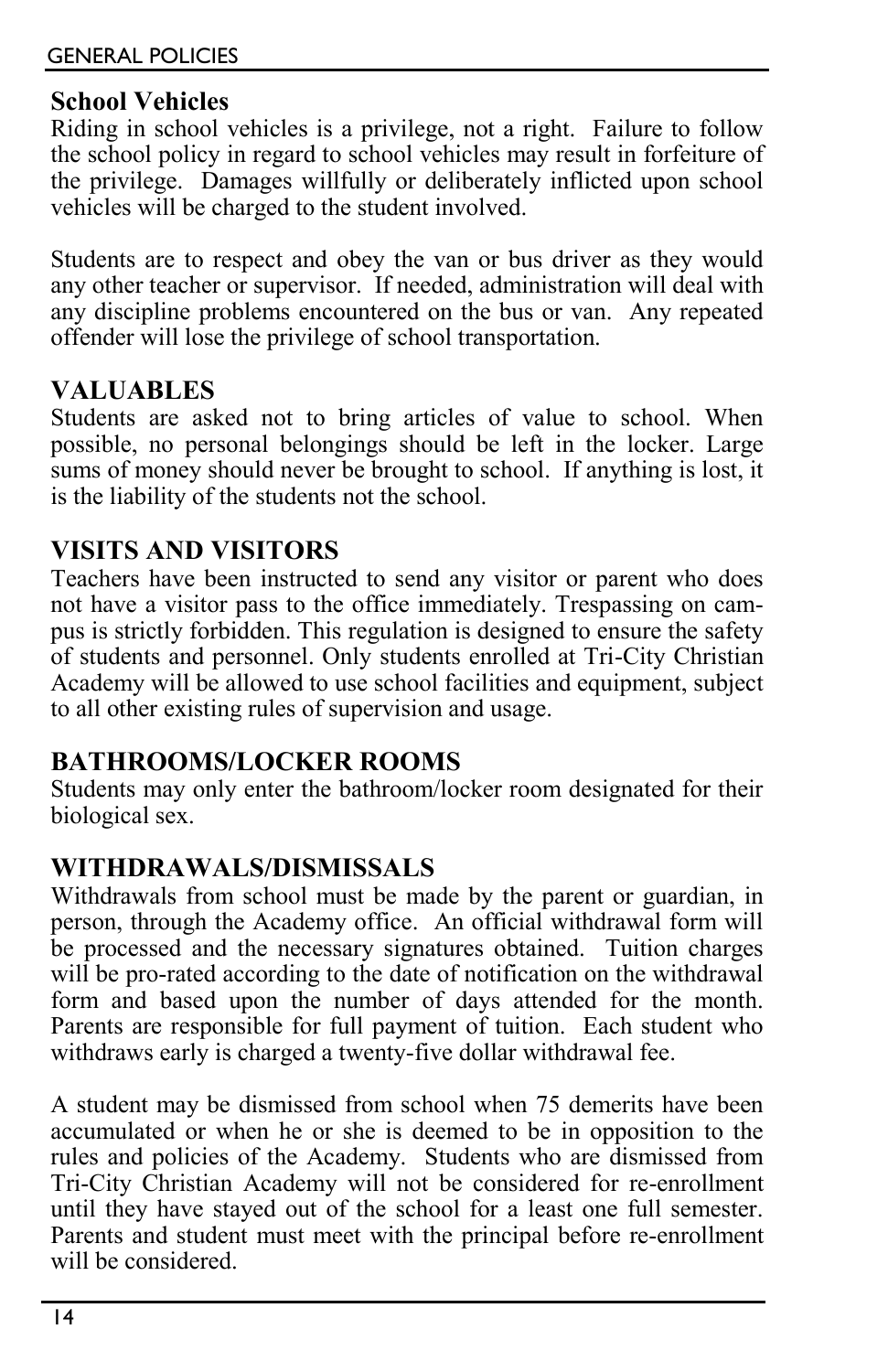Should a parent or guardian take legal action, for any reason, against Tri-City Christian Academy or Tri-City Baptist Church or any employee or agent thereof, on their child's behalf and the school, church or agent is not found at fault, the parent or guardian agrees to pay any and all attorney fees, damages, or other costs that the school, church, or agent should incur to defend itself against such action.

## **FERPA POLICY**

TCA maintains student records and follows the Family Educational Rights and Privileges Act (FERPA) regulations regarding disclosure of student records, both academic and personal. Only those determined to have a legitimate educational interest, as specified under this law, have access to student records. Confidentiality is of the upmost importance in protecting all of our families.

#### **SICKNESS**

No student who is ill shall attend school. Students with conjunctivitis (pink eye) and other contagious conditions should remain out of school until cleared by a physician to return. Due to COVID-19, please read our "Return to School" plan for all policies related to sickness.

# **DISCLOSURE POLICY**

If a student at TCA reveals information to a counselor(pastor), teacher, or other school employee that raises concerns for the safety and/or emotional stability of students, that information may be revealed to the appropriate officials and may also be shared with the parents.

## **LOCKERS**

The lockers and locks are the property of the school. Student use of them is a privilege. School officials reserve the right to inspect lockers when suspicion exists that a student has an item or substance in a locker that is dangerous, illegal, or prohibited by the school, or when suspicion exists that a student possesses property that belongs to someone else. School officials have a master key for all school-issued locks. Students may not use locks on their lockers that are not furnished by the school.

Homeroom teachers are responsible for the student maintenance of their respective lockers and locker areas. Book bags, gym bags, etc., are to be placed in the lockers and/or hung from hooks located in the hallways. No book bags or gym bags are to be placed on the floor in the hallways or in student restrooms. Lockers are to be kept clean and orderly. Lockers, book bags, purses, gym bags, etc. are subject to inspection at any time without notice.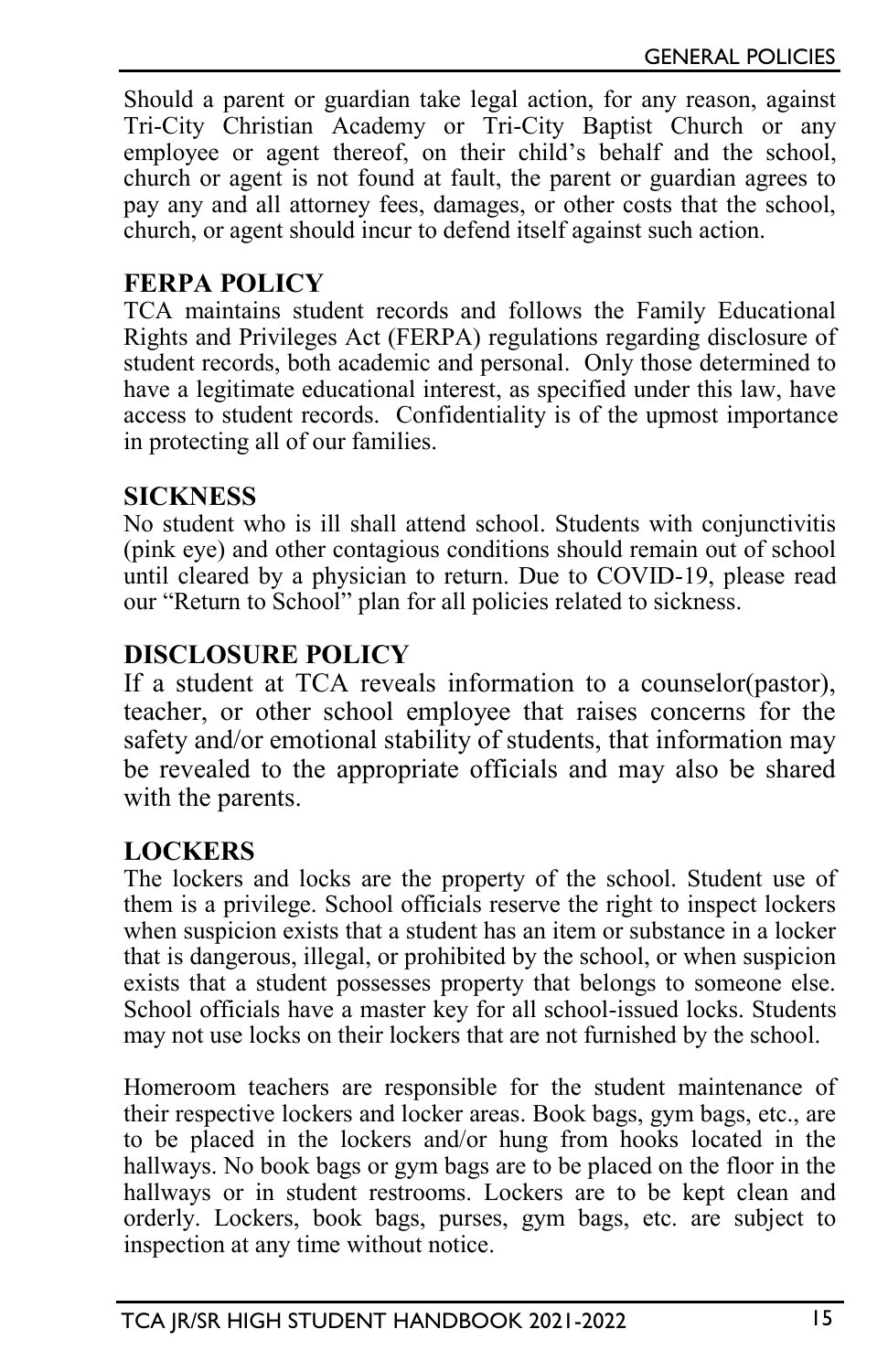# **CELL PHONES**

Jr. High and High School Students may have cellular telephones in their possession during the school day. However, the students must turn the phone to the "off" position and place the phone in a holder, provided by the teacher, before each class, unless the teacher plans for students to use cell phones for part of the lesson. If a student is caught with a phone in their possession during class the phone will be taken and the student will be reported to the appropriate school official.

The following is a list of consequences for not following the cell phone policy.

- 1st infraction  $-$  Take up phone and student can pick it up at the end of the day from the office.
- 2nd infraction Take up phone and a parent must come and pick up the phone from the office.
- 3rd infraction Take up phone, 5 demerits will be issued and the student can pick it up at the end of the day from the office.
- $\bullet$  4<sup>th</sup> infraction Take up phone, 10 demerits will be issued and the student can pick it up at the end of the day from the office.
- Any infractions after this will be discussed with the student, parents, and principal for all further discipline.

When participating in school events off campus, or when riding transportation provided by TCA, cell phones or other electronic devices capable of doing so, are not to be used to take pictures or make recordings (audio, video or otherwise) of other individuals on the TCA campus without the permission of the person(s) being photographed. The administration may seize and search any cell phone reasonably suspected of containing inappropriate or unauthorized content. Students in violation of this policy are subject to disciplinary action.

STUDENTS ARE NOT ALLOWED TO POST PICTURES, VIDEOS, OR OTHER MATERIAL TO SOCIAL MEDIA WEBSITES DURING SCHOOL HOURS. DISCIPLINARY ACTION WILL BE TAKEN IF SCHOOL OFFICIALS FIND POSTINGS.

# **SEARCH AND SEIZURE POLICY**

To maintain order and discipline in the school, and to protect the safety and welfare of our students and school personnel, the principal or designee may search a student, student's personal belongings, student locker, or student automobile and may seize any illegal, unauthorized or contraband materials discovered in the search. As used in this policy, the term "unauthorized" means any item dangerous to the health or safety of students or school personnel; or any item disruptive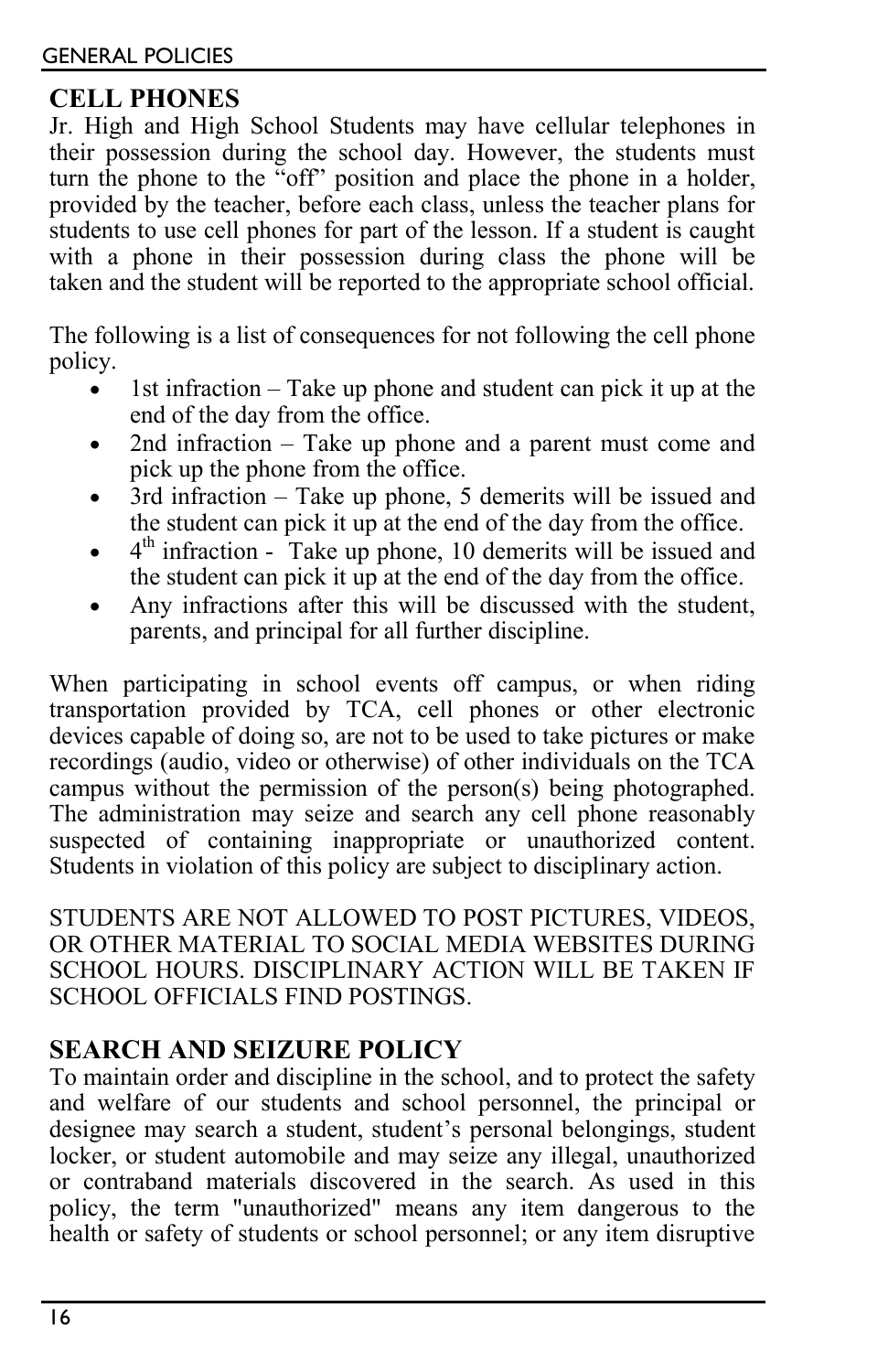of any lawful function, mission, or process of the school; or any item described as unauthorized in school rules available beforehand to the student; or any item or device that is being used to violate and/or circumvent any rule and/or policy of TCA. A student's failure to permit searches and seizures as provided in this policy will be considered grounds for disciplinary action.

#### **TECHNOLOGY AND SOCIAL MEDIA POLICY/GUIDELINES**

This social media policy applies to all students posting on school sponsored social media as well as personal. This policy covers all social media and media platforms, social networks, blogs, photo sharing, wikis, online forums and video sharing.

Be aware of what you post online. Social media venues including wikis, blogs and blog pages, photo and video sharing sites are very public. What you contribute leaves a digital footprint for all to see. Do not post anything you wouldn't want friends, enemies, parents, teachers or a future employer to see.

When writing online it is acceptable to disagree with someone else's opinions, however, do it in a respectful way. Make sure that criticism is constructive and not hurtful. What is inappropriate in the classroom is inappropriate online.

Be safe online. Never give out personal information, including, but not limited to, last names, phone numbers, addresses, exact birthdates, and pictures. For details about online safety, be sure to check out http://www.onguardonline.gov/.

Do not share your password(s) with anyone besides your parents.

Inbound linking to other websites to support your thoughts and ideas is recommended. However, be sure to read the entire article prior to linking to ensure that all information is appropriate for a school setting.

Do your own work! Do not use other people's intellectual property without their permission. It is a violation of copyright law to copy and paste other's thoughts. When paraphrasing another's idea(s) be sure to cite your source with the URL or web address. It is good practice to hyperlink your sources. Be aware that pictures may also be protected under copyright laws. Verify that you have permission to use the image or it is under Creative Commons attribution. How you represent yourself online is an extension of yourself. Do not misrepresent yourself by using someone else's identity.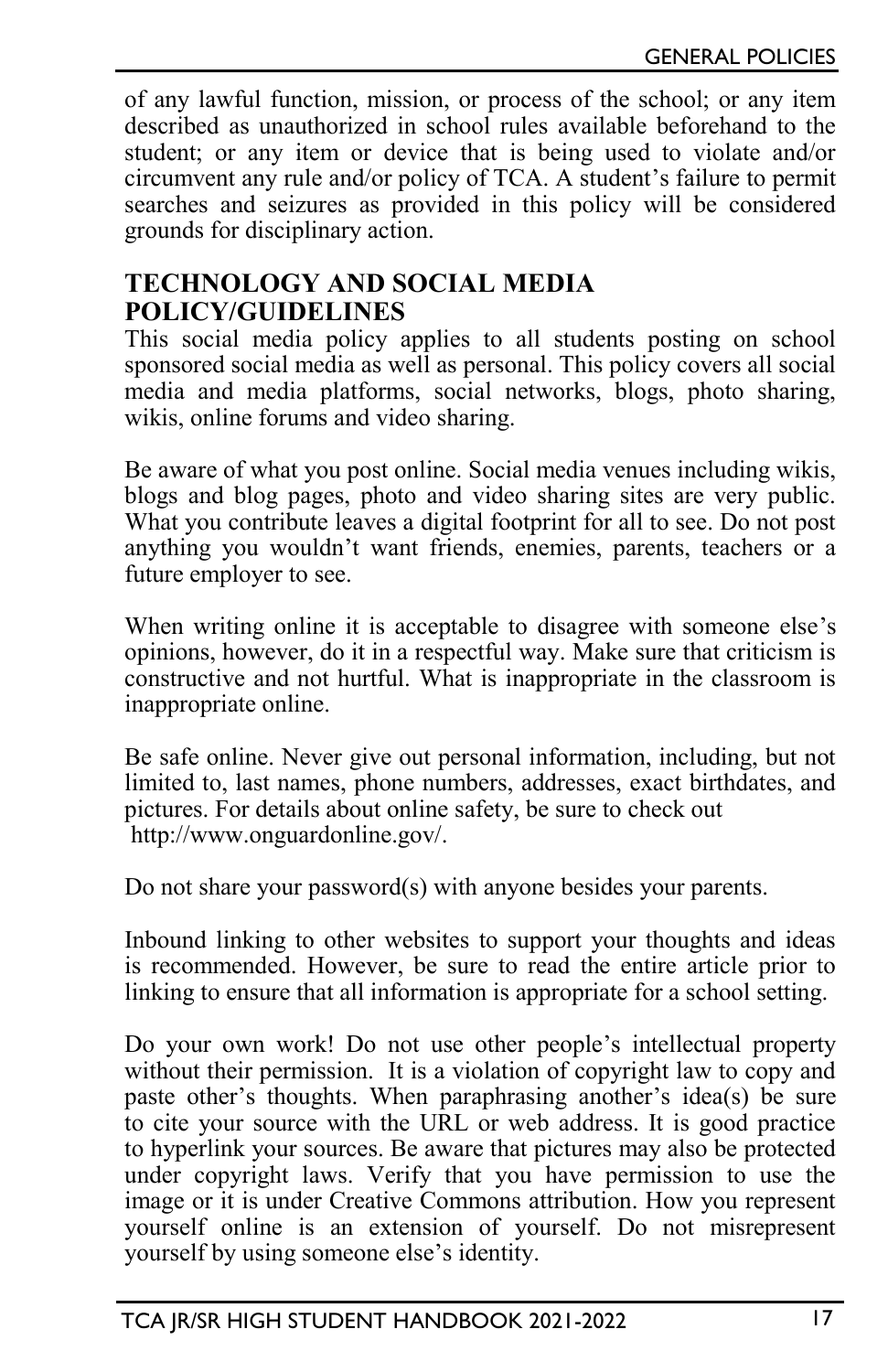Blog and wiki posts should be well written. Follow writing conventions including proper grammar, capitalization, and punctuation. If you edit someone else's work, be sure it is in the spirit of improving the writing.

# **Cyberbullying**

Any incident of cyberbullying should be reported immediately to a parent, teacher or administrator. Cyberbullying by a TCA student directed toward another TCA student or school staff member is conduct that disrupts both a pupil's ability to learn and a school's ability to educate its pupils in a safe environment.

TCA prohibits acts of cyberbullying by TCA students through the use of any TCA owned, operated, and supervised technologies. The principal or designee may report allegations of cyberbullying to law enforcement authorities. Any act online or through electronic devices (cellular phones, tablets) that deliberately threatens, harasses, intimidates an individual or group of individuals; places an individual in reasonable fear of harm to the individual or damage to the individual's property; has the effect of substantially disrupting the orderly operation of the school is considered cyberbullying. Any student or school staff member that believes he/she has or is being subjected to cyberbullying, as well as any person who has reason to believe a student or school staff member has knowledge or reason to believe another pupil or school staff member is being subjected to or has been subjected to cyberbullying shall immediately make a report to the principal. TCA has a zero tolerance against cyberbullying and each reported instance will be handled in accordance with school, local and state rules, policies and guidelines. Cyberbullying should always be taken seriously.

Users are expected to abide by the generally accepted rules of network etiquette. These include (but are not limited to) the following:

- Be Polite do not be abusive in your messages to others.
- Use appropriate Language do not swear, use vulgarities or any other inappropriate language.
- Sending or receiving inappropriate messages or pictures is prohibited.
- Plagiarizing works that are found on the internet Plagiarism is taking the ideas or writings of others and presenting them as if they were yours.
- Illegal activities are strictly forbidden  $-$  illegal activities include (but are not limited to) the following: downloading and storage for the purpose of sharing any intellectual property (software, music, movies, e-books, photos, etc.), which deprives the owner of fair compensation for their work.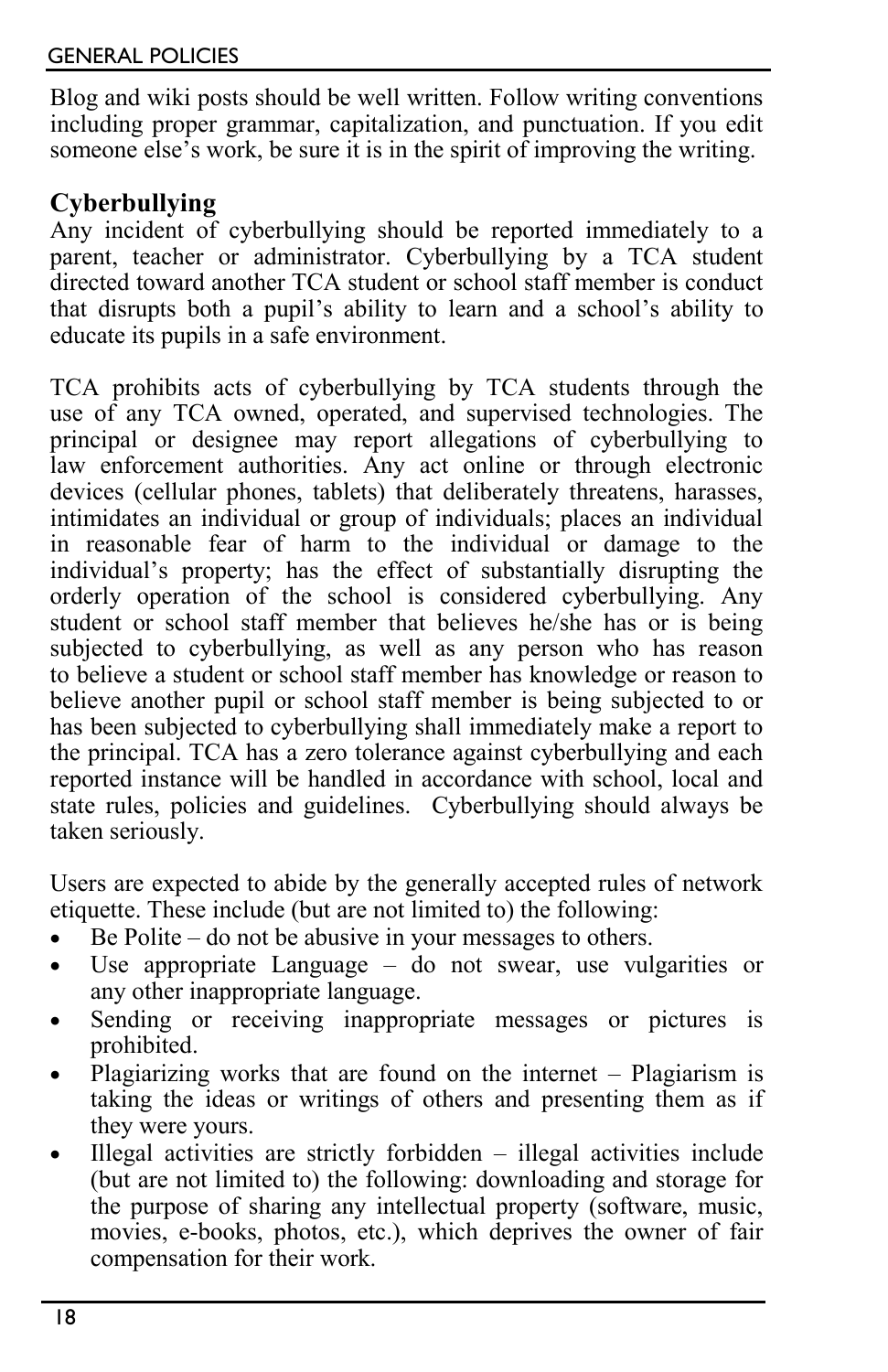- Do not reveal any personal information including but not limited to: your personal address, phone number or phone numbers of students or colleagues, credit or financial information, etc.
- Do not send photos of others during the school day. Best practices are to not distribute pictures of yourself or anyone else to unknown persons. Any photos of others must have written consent for you to distribute. The use of tools or software designed to disguise or hide an individual's identity are prohibited. This includes MAC address cloning or altering the IP address to something other than the system generated address.
- Do not use another individual's account under any circumstance. The school reserves the right to inspect a student's personal electronic device if there is reason to believe that the student has violated policies, regulations, school rules or has engaged in other misconduct while using their personal electronic device.
- Must keep devices turned off when not directed to use them.
- May not use the camera feature to capture, record, or transmit audio, video or still photos of other students, faculty or staff without explicit permission given by the subject of the photo or video.
- Are not to use the device in a manner that is disruptive to the educational environment.
- Exhibiting harassing, intimidating behavior or found bullying through the use of a personal electronic device are subject to discipline.
- Are responsible for servicing their personal electronic devices. The school will not service, repair or maintain any non-school owned technology brought to and used at school by students.
- All devices must be set to silent or vibrate mode, with audible signals disabled during all in-school use. Speaker settings must be turned off.

Students wishing to bring their own computer to school must comply with the following guidelines and procedures.

- This should only be juniors and seniors taking dual enrollment classes. Students are responsible for ensuring the safety of their own personal devices.
- The school is not responsible for the loss or theft of a device, nor are they responsible for any damage done to the device while at school.
- Will use approved devices only for an educational purpose, and only when directed by a classroom teacher or administrator.
- Students will access only files and Internet sites that are relevant to the curriculum.

The use of an approved personal electronic device is a privilege, and students may be denied access at any time.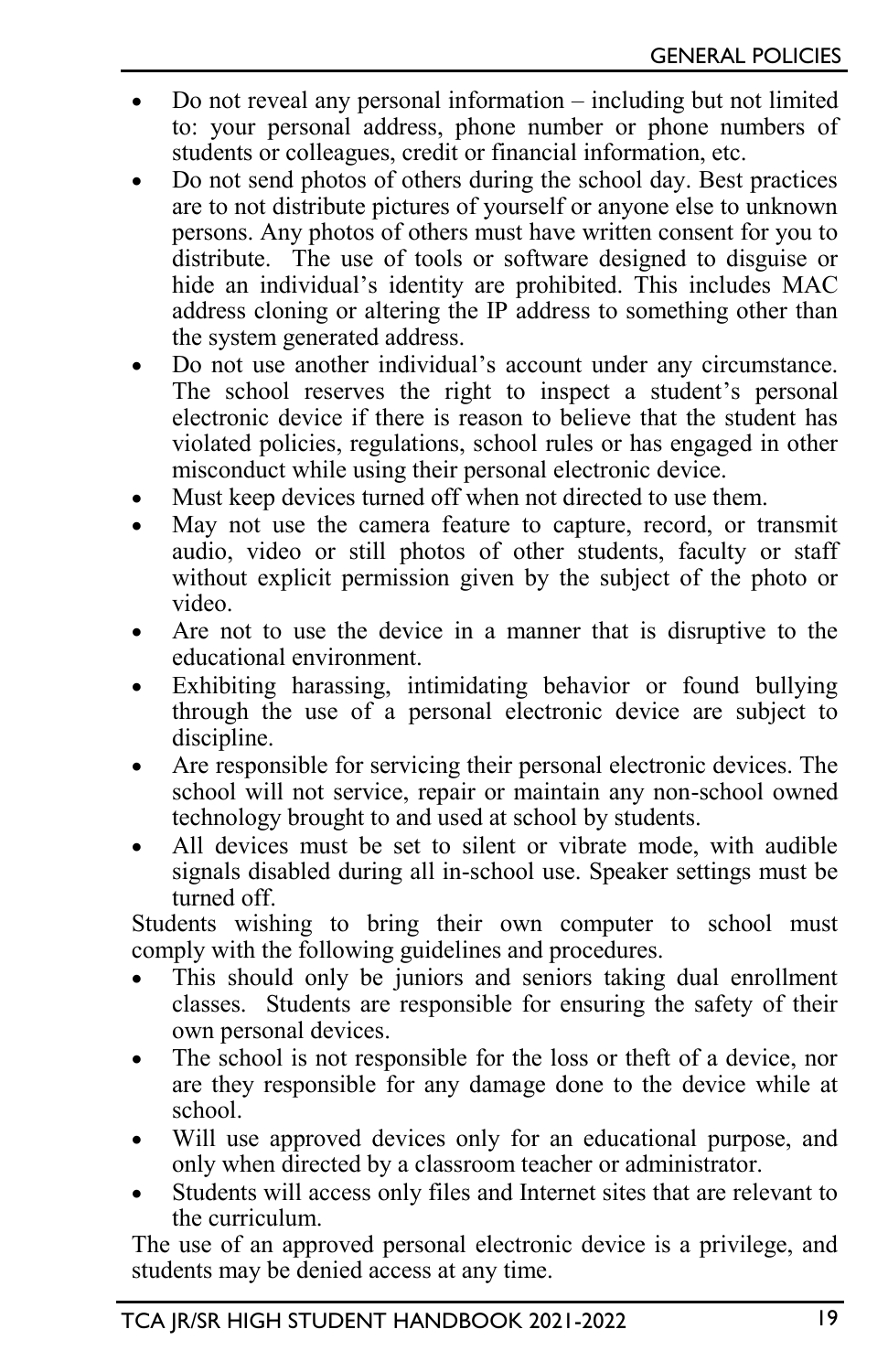# **PARENTAL SUPPORT**

*"And, ye fathers, provoke not your children to wrath: but bring them up in the nurture and admonition of the Lord."* Ephesians 6:4

Parental support and participation are crucial for educational success. We know that ultimately parents are biblically responsible for their children's education so we are thankful for the trust and confidence parents place in us by giving us a part in the training of their children. The home, church, and school should work together in harmony for the most effective training to take place.

#### **PARENT/TEACHER CONFERENCES**

Conferences to discuss student's progress will be scheduled with parents during the school year. Unscheduled conferences may be needed, and parents are always welcome to ask for extra conferences. We do ask, however, that parents call or send a note requesting a conference with their child's teacher before coming to school.

Parent-Teacher meetings are held two times throughout the school year to enable parents to follow the progress and development of their children. These meetings provide an opportunity for both parents and teachers to discuss student progress. Parents are encouraged to attend these very important meetings.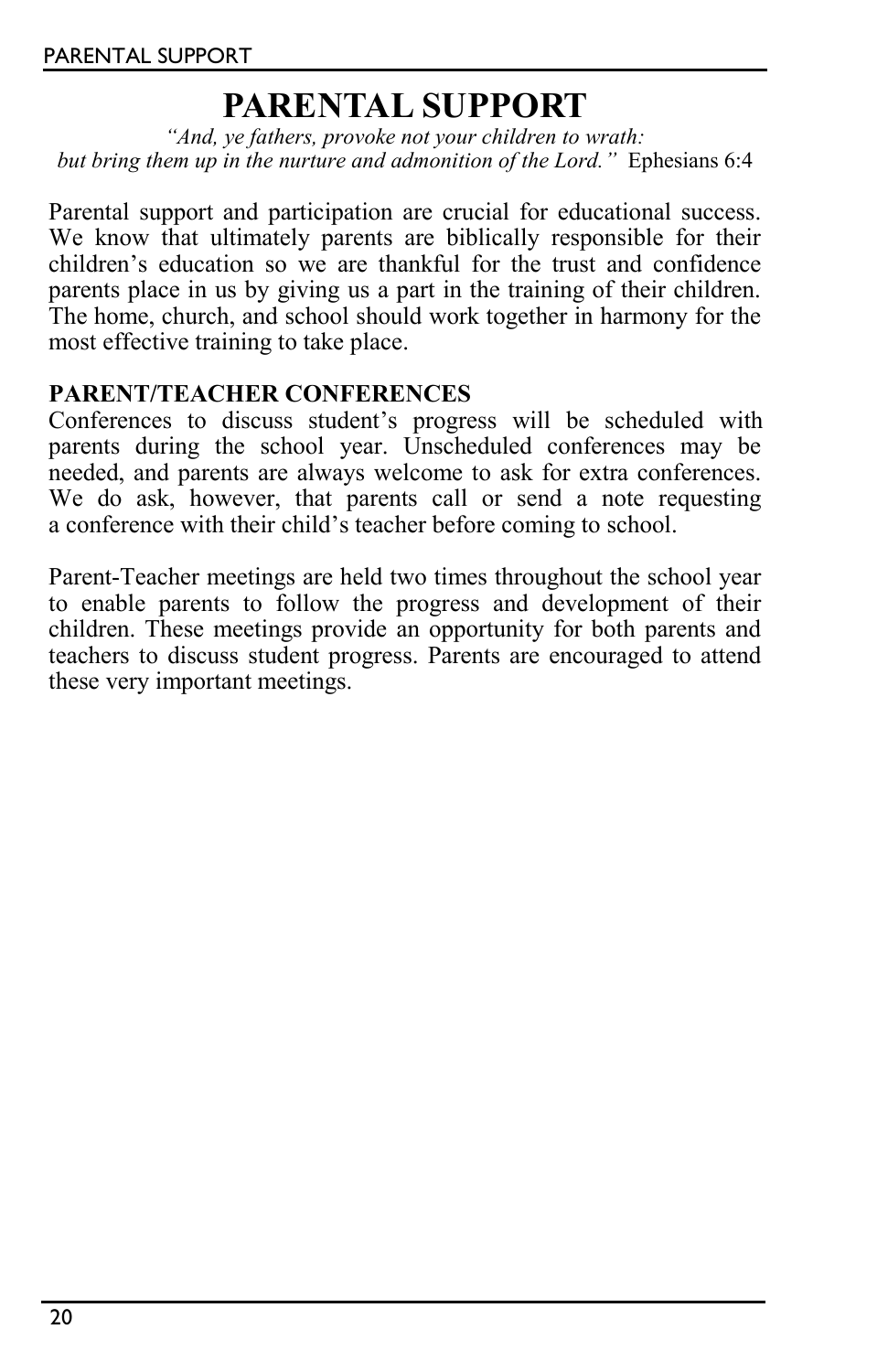# **ATTENDANCE**

*"Moreover it is required in stewards that a man be found faithful."* I Cor. 4:2

#### **ABSENCES**

The school year consists of 168 days. To receive credit, students must attend at least 152 days of each 168-day year course, as well as meet all minimum requirements for each course. Accrued student absences may not exceed eight days during the course of each semester. Any absence in excess of eight days each semester may cause a student to lose credit for the year. This also applies to specific classes and any deviation for credit being granted must be given through the administration. Attendance and punctuality are essential in developing successful class work and good character.

Parents should always contact the school office when their child is or will be absent from school. It is extremely important that the office is informed of all absences. The school absentee line is 480-245-7991.

When it becomes necessary for a parent to take a child out of class for a medical or dental appointment or other excused reason, the release of the student must first be made through the office. The student should bring a note from home to the office, and the office personnel will issue a pass to leave school. If the student returns later that day, they must report to the office again and sign in, and a pass will be issued to return to class.

All absences and tardies are recorded on the report card, whether excused or unexcused.

Any absence which corresponds with a previously announced assignment due date, project, test or quiz will necessitate the student turning in his/her assignment or taking the test his/her first day back to school.

Students must be in attendance at school a minimum of half of their academic class periods in order to be counted present for the day, participate in or attend sports practices and games that day and/or any other school sponsored activity.

No refunds on tuition are given because of absences.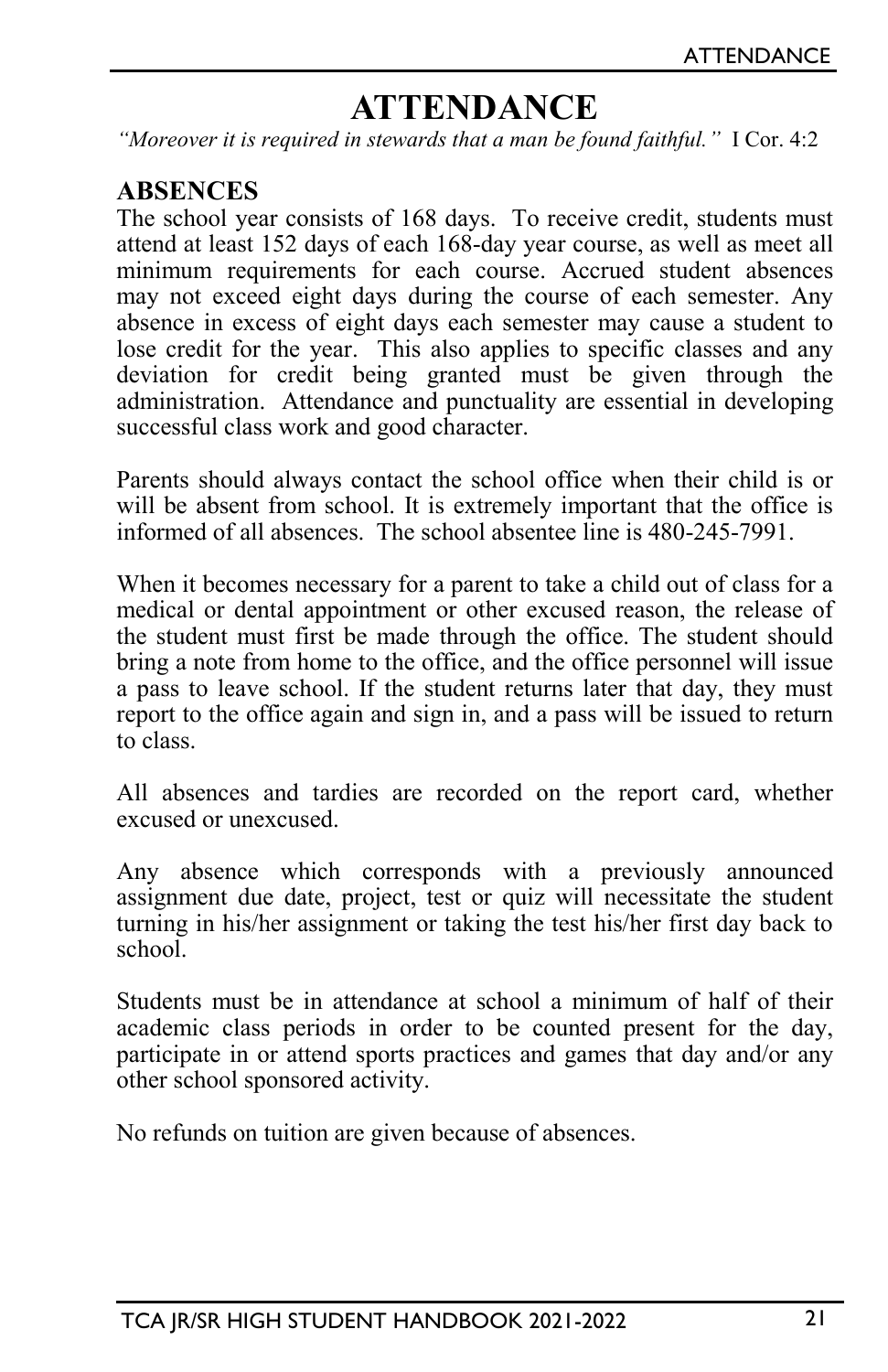#### ATTENDANCE

# **PRE-APPROVED CUTS**

Students must have their teachers fill out a cut slip prior to their absence. This form can be picked up by the student in the office. A parent must sign the form along with all of the students' teachers and then returned to the office.

The administration reserves the right to reject or limit pre-approved absences.

Absences taken without prior approval will be treated as unexcused absences.

Make-up assignments are due when students return to school. Students must be ready to take any missed quizzes or tests and must initiate the scheduling of those tests and quizzes the first day back in class.

# **TARDINESS**

#### **School**

It is important that the students be on time for classes. Students who arrive after 8:00 a.m. are considered tardy. Up until 8:25 students will go straight to class and the teacher will mark them tardy. After 8:25 they must report to the office.

Lateness caused by unusual circumstances will be evaluated by the administration.

#### **Class**

Students in grades 7-12 will receive demerits for being tardy between classes. A student will be considered tardy to class if not in the classroom at the beginning of class. For physical education classes, the student must be in the gymnasium or other designated place and be properly dressed for class.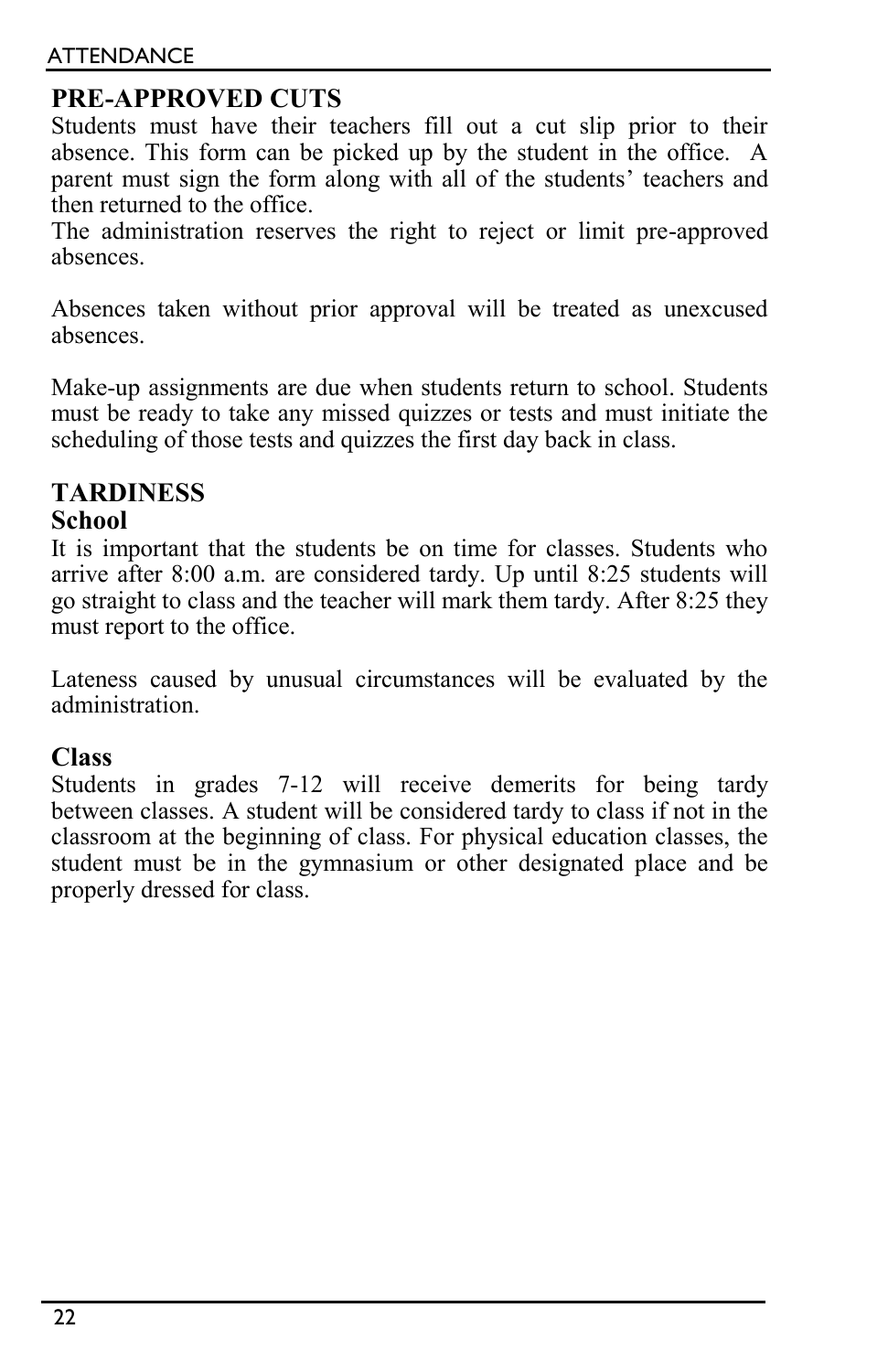# **ACADEMICS**

*"...if any man minister, let him do it as of the ability which God giveth: that God in all things may be glorified through Jesus Christ, to whom be praise and dominion for ever and ever. Amen." I Peter 4:11*

## **JUNIOR HIGH SCHOOL**

The courses of study are:

**Grade 7:** Bible, Mathematics, English/Lit, Science, History, Choir, Ensembles, Computer, Art, and Physical Education **Grade 8:** Bible, Mathematics, English/Lit, Science, Geography, Ensembles, Choir, Computer, Art, and Physical Education.

# **SENIOR HIGH SCHOOL**<br>Academy offers an ex

Tri-City Christian Academy offers an excellent academic program in a wholesome Christian atmosphere. Graduates of our school attend many outstanding colleges and universities throughout the United States. Tri-City Christian Academy requires the successful completion of a 4-year academic program accumulating a minimum of 28 credits in the following subjects:

| $Bible-4$                      | English $-4$    | Math $-4$                                                       |
|--------------------------------|-----------------|-----------------------------------------------------------------|
| $History-3$                    | Science $-3$    | Physical Education $-1$                                         |
| Fine $Arts - 1$                | $Electives - 5$ | Computer Science $-1$                                           |
|                                |                 | Foreign Language $-2$ (Many colleges require 2 foreign language |
| credits of the same language.) |                 |                                                                 |

#### **The requirements listed above are minimal for graduation.**

The following elective courses are usually offered to complement a core program and to provide adequate preparation for college admission:

| Choir            | Art | Speech    | Yearbook        |
|------------------|-----|-----------|-----------------|
| Spanish Calculus |     | Physics   | Accounting      |
| Computer Drama   |     | Ensembles | Dual Enrollment |

#### **STUDENT CLASSIFICATION**

Students in junior high must have successfully passed the academic year or completed summer school to be promoted to the next grade. High school student classification in grades 9-12 is based upon credits earned. A student will continue to advance to the next grade as far as homeroom is concerned but the credits earned will determine his or her actual grade level. The grade level requirements are listed below.

| Grade $9 \t 0 \t to 7$ credits |                     | Grade 10 7 to 14 credits |
|--------------------------------|---------------------|--------------------------|
| Grade 11 14 to 21 credits      | Grade 12 21 credits |                          |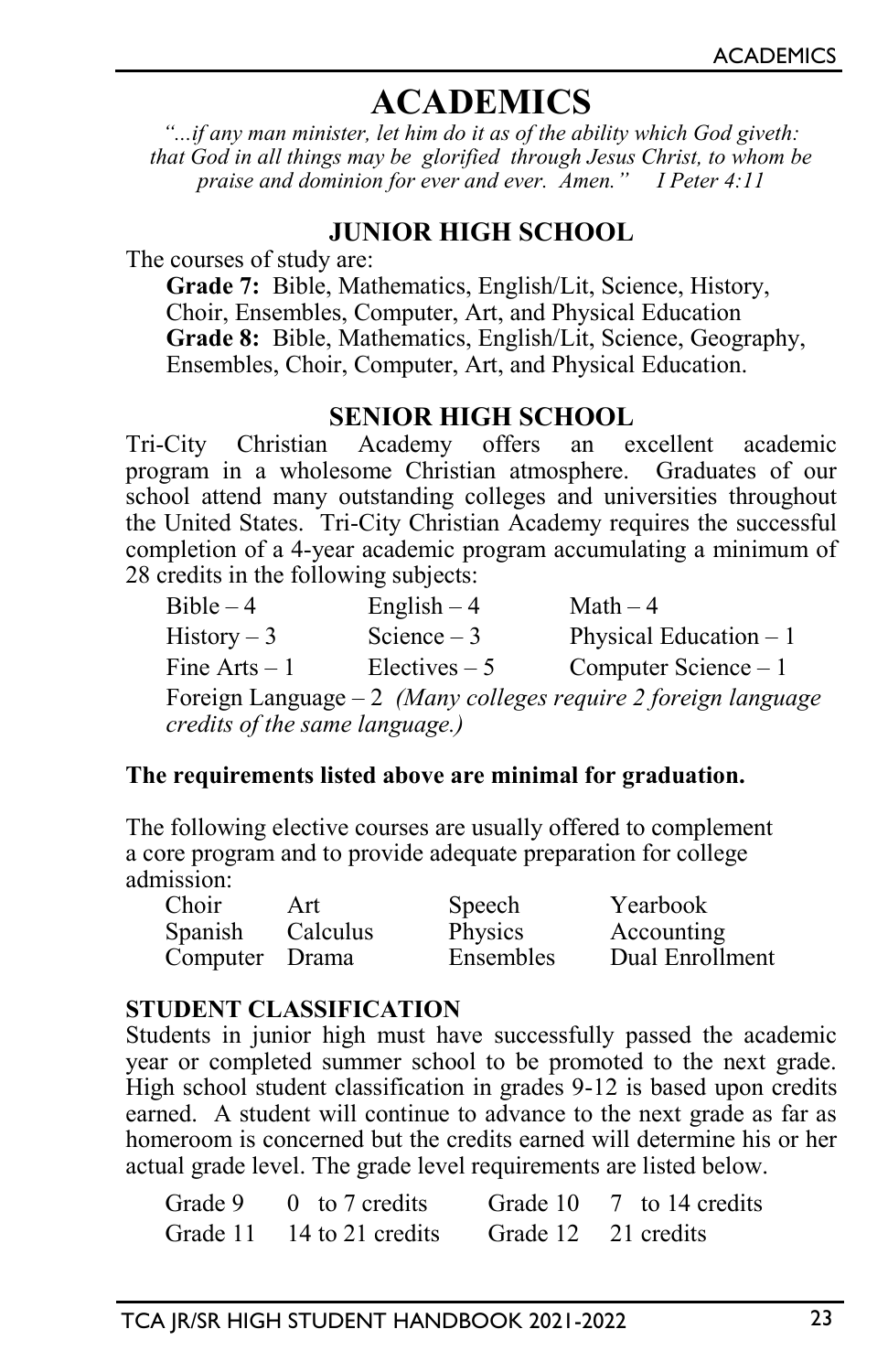# **VALEDICTORIAN AND SALUTATORIAN**

Based on cumulative high school grade point averages, a valedictorian and salutatorian will be chosen from each senior class. To qualify for these awards, students must have attended TCA full-time for at least four full semesters of their high school years.

# **ACADEMIC TESTING**

Tri-City Christian Academy maintains a thorough testing program to measure student ability and progress. Test results are used to help the administration and faculty to work more effectively with each student and to make continual improvements to the curriculum.

Students in seventh through twelfth grade are given achievement tests each spring. Juniors and seniors are encouraged to take the SAT and ACT test as well. Students will be notified in advance concerning the times and places of these examinations.

In order to graduate seniors must score a 70 in the areas of English language arts and math on the IOWA standardized test. If a senior fails to achieve this cut score then the senior must pass the ACT with a 21 or the SAT with a 1070. Failure to achieve these marks will result in a hold on the diploma until a sufficient score is attained.

## **FINE ARTS**

We recognize the growing importance of the ability to communicate well in public; therefore, we emphasize oral communications in all classes. Students are encouraged to participate in speech/ drama in high school.

Band, dramatic productions, fine arts festivals, and holiday musical programs give students the opportunity to use and perfect their talents and abilities. Students not directly involved in these programs are encouraged to attend.

## **HOMEWORK**

Homework is an integral part of the school program and is assigned to reinforce what is taught in the classroom. Homework assignments are to be completed according to the guidelines of the individual courses. Parents may supervise and give assistance with their child's homework, but are not to do the student's homework. The following guidelines are to be followed by each student in doing homework:

1. A child absent one day has one day after returning to complete work. A child absent two days has two days to make up his work after returning, etc.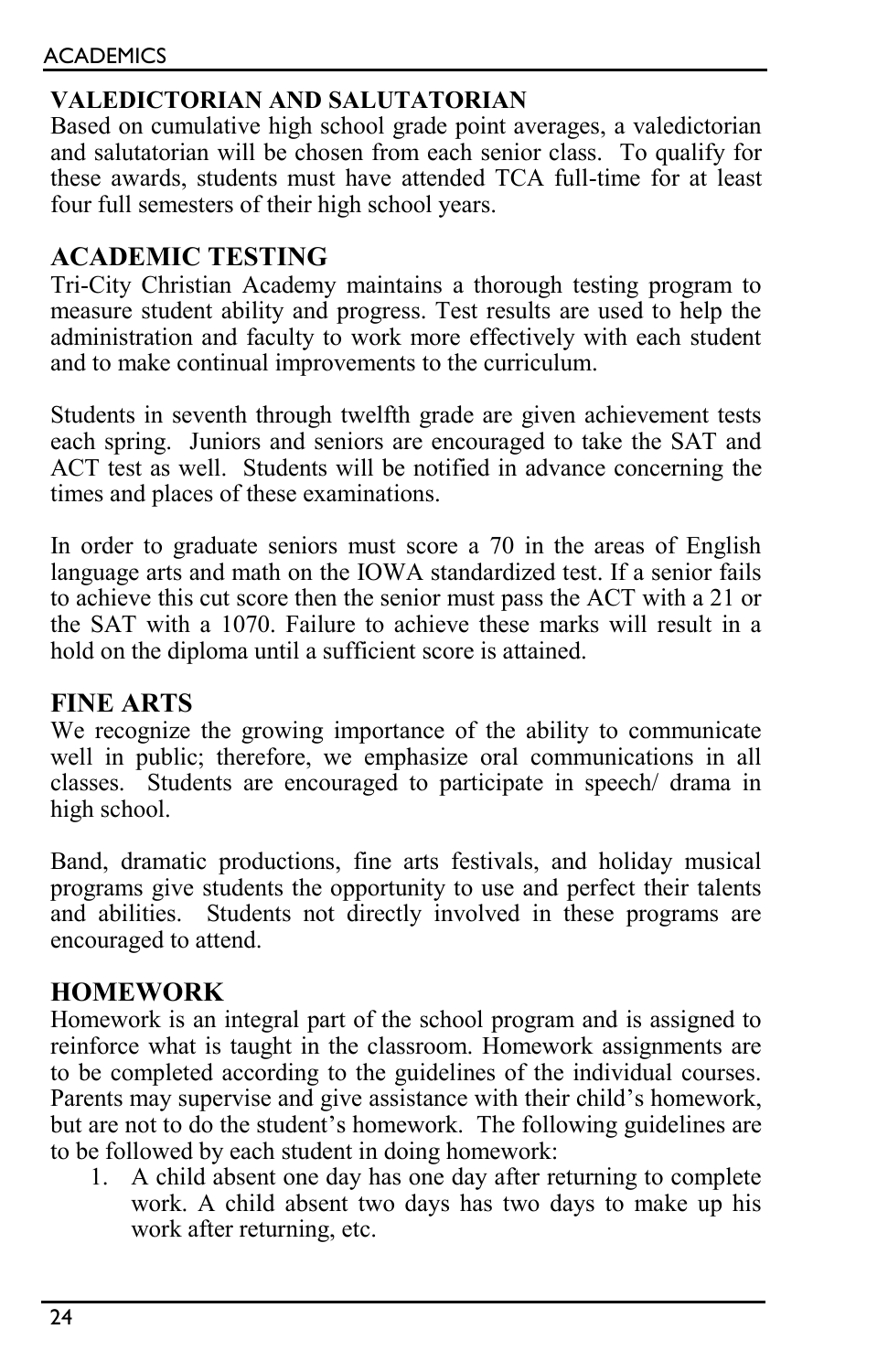- 2. Homework will generally not be given on Wednesdays so that students are free to attend church.
- 3. Students who learn quickly and apply themselves during the school day may have comparatively little homework; whereas other students may find it necessary to spend more time doing homework to keep up to grade level. If the amount of time spent on homework becomes a burden to your family, please contact the teacher and set up a conference.

All assignments must be completed and turned in on time. Failure to do so will result in academic penalties, including non-credit when appropriate. Maximum effort is expected at all times. It is the student's responsibility to seek assistance when having difficulty in a subject area. Teachers are willing to help, but they will not force a student to seek extra assistance.

Project assignments known in advance, which are due during a pre-approved absence, are due on the day the student returns to school.

Tests must be made up within the acceptable time frame as mentioned above. Tests or quizzes missed the first day of illness are to be taken on the day that the student returns. For tests missed over longer periods of illness, follow the guidelines above.

## **LIBRARY**

#### **Library Use**

Grade 7 - 12: Five books per week with three renewals

#### **Library Hours**

Lower elementary classes have assigned periods and Junior and Senior High students may use the library, with a pass, if the room is not in use.

#### **Library Fines**

Students will be charged for damaged materials. After four weeks, books are considered lost and a charge will be placed on the student's account for a replacement book.

#### **IBCS Library**

Use of IBCS non-fiction books is allowed for high school students. One book may be used at a time, with teacher permission. IBCS fines of twenty-five cents a day apply to TCA students when using IBCS books.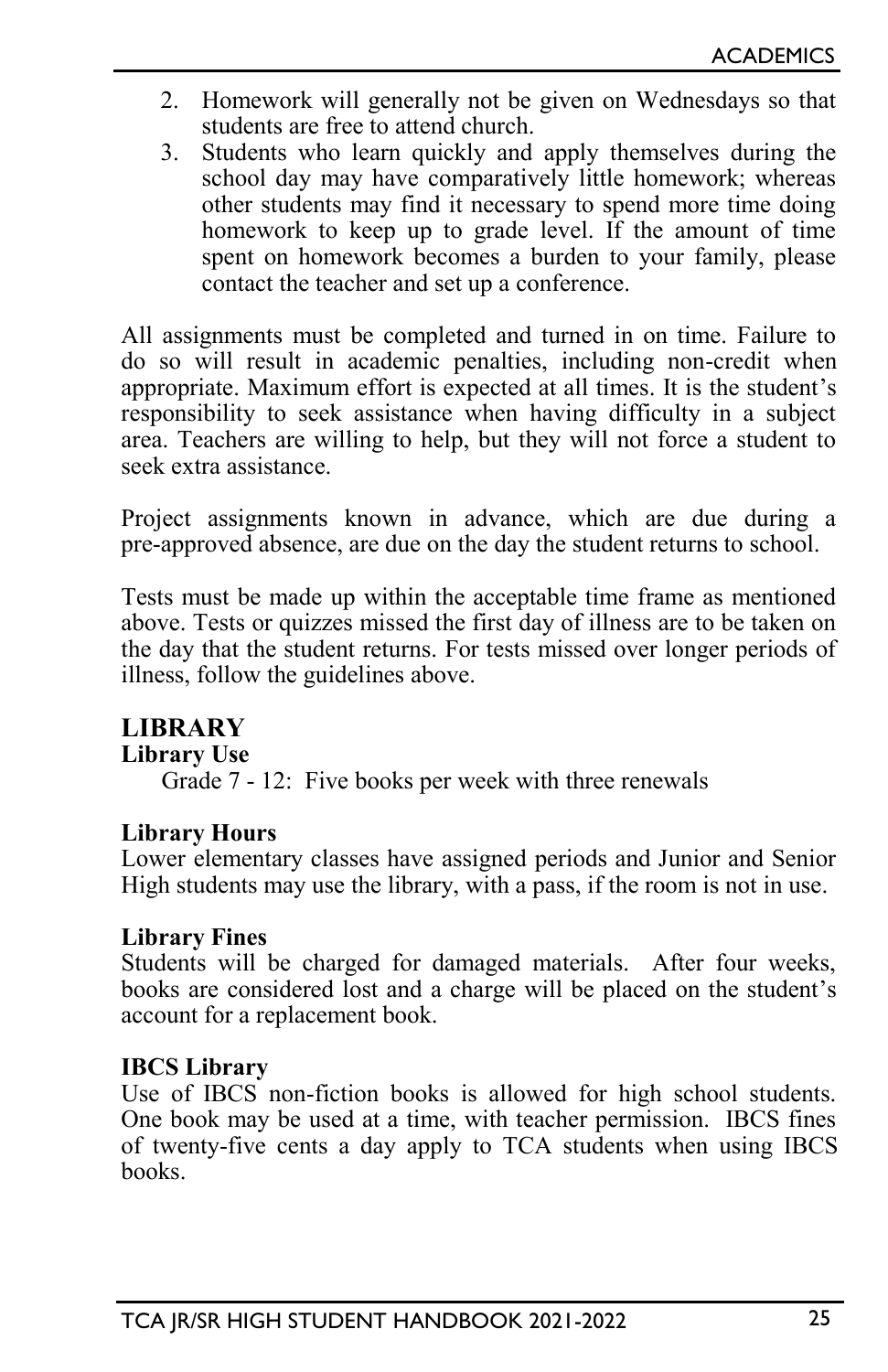# **PHYSICAL EDUCATION**

A written excuse from a parent or doctor is necessary to excuse a student from physical activities. Any student who does not dress for physical education for eight days or more during the school year, regardless of the reason, will not be given credit for this subject. A student cannot be considered ready to participate in physical education unless he or she is dressed in the proper uniform P.E. uniforms can be purchased for students through the TCA office.

# **PROMOTION/RETENTION**

#### **7th-8th**

Seventh and eighth graders do not accumulate high school credits. A yearly average resulting in a C– or below of two core courses is subject to retention for 7-8 grades.

Junior high students are required to attend summer school if they receive a failing grade in any core academic subject.

Junior high school students may be retained and repeat the grade instead of going to summer school.

#### **9th-12th**

At the high school level, a student will continue to advance to the next grade as far as the homeroom is concerned, but earned credits determine the actual grade level.

Senior high students who fail either semester of any course required for graduation must attend summer school.

## **REPORT CARDS**

The school year is comprised of four quarters. A semester consists of two quarters and represents one-half of a school year.

RenWeb is available 24 hours a day, 7 days a week without a fee for accessibility to all grades. Grades will be updated at a minimum of every two weeks. This enables parents to know course averages and the assignments, tests, and quizzes from which the grades were derived.

Progress Reports will be visible on RenWeb at the end of the first and third quarter. Report Cards will be visible at the end of each semester (after second and fourth quarter).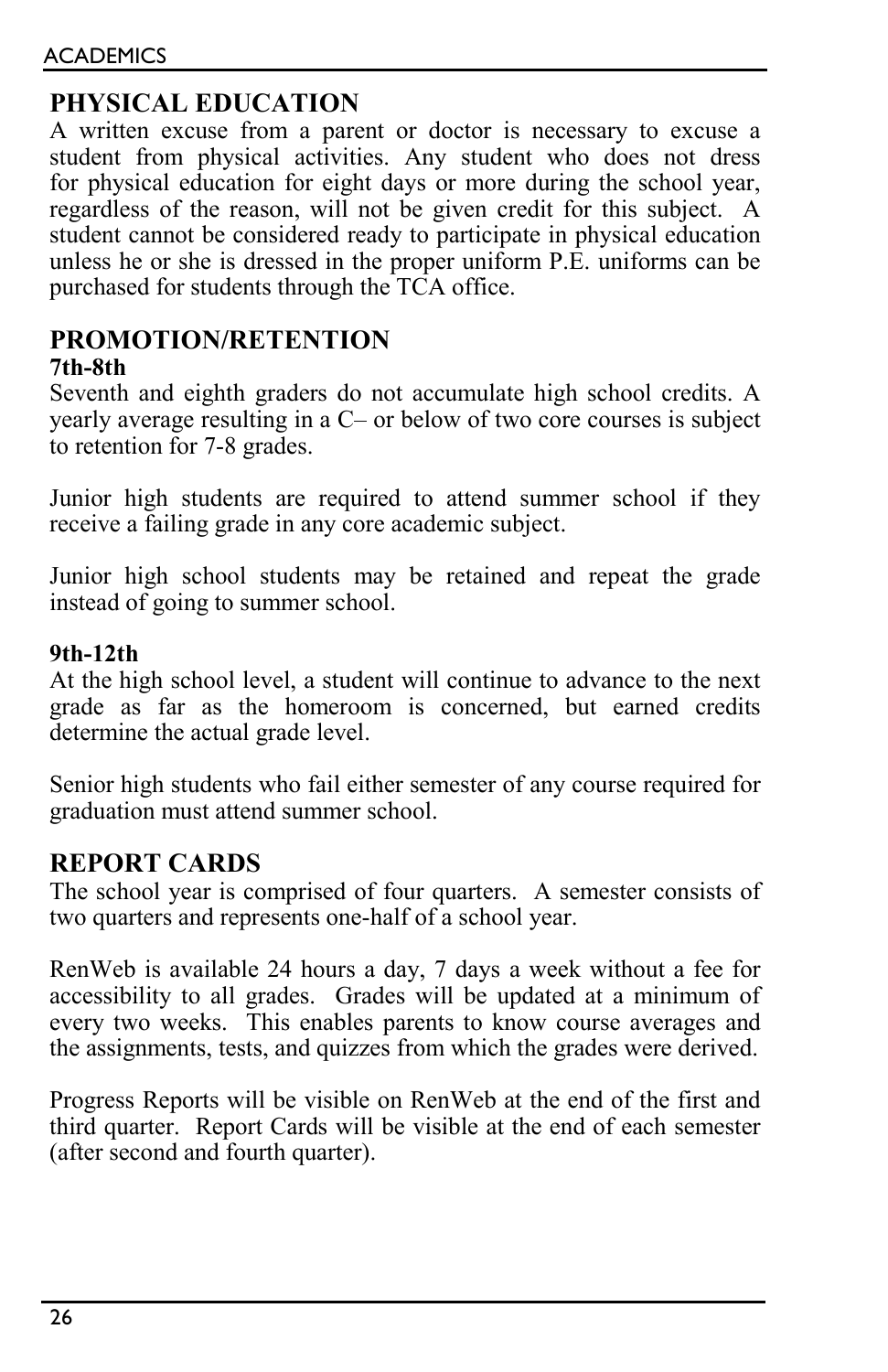#### **General grading scale is as follows:**

Grading is on a 100 percent scale:

|  | $A+ = 97-100$ $B+ = 87-89$ $C+ = 77-79$ $D+ = 67-69$ $F = 59 >$ |  |
|--|-----------------------------------------------------------------|--|
|  | $A = 93-96$ $B = 83-86$ $C = 73-76$ $D = 63-66$                 |  |
|  | $A = 90-92$ $B = 80-82$ $C = 70-72$ $D = 60-62$                 |  |

## **COURSE CHANGES** (High School)

Changes in class schedules are to be made during the first two weeks of the semester. No class may be dropped or added after this point. Any exceptions must be made the Principal and will be done on an individual basis after careful consideration.

# **POLICY ON COLLEGE CLASSES**

High school students may take college classes at TCA through their Dual Enrollment program with ACU/MBU or through other avenues of their own choosing. All classes may be transferred to TCA to count on the student's high school transcript and to cover specific courses needed for graduation. If you have any questions in regards to the transferring of a college class to count as a high school credit, please stop by the office.

All college classes will be weighted on a 5.0 scale. A one semester three credit college class will be worth ½ of a high school credit at TCA. It will count for three credits at the college level when transferred into where your student will be attending for their degree program.

The school office must receive an official transcript from any outside college institutions one week prior to graduation for those classes to be counted on the student's GPA, which would have an impact on class rankings. Any college credits received the following week can be counted towards the students final GPA at TCA, which will be applicable on the final high school transcript, but it will not count towards overall top student awards. Any college credits received after graduation will not be counted on the student's final high school transcript.

## **SUMMER SCHOOL**

Summer school may be offered during the month of June for all students who fail any academic subject. It is the responsibility of the student and parents to see that any failed courses are made up in summer school. Summer school at TCA is for remedial purposes only and not for advanced credit. Courses may be made up at Tri-City Christian Academy or another approved summer school program.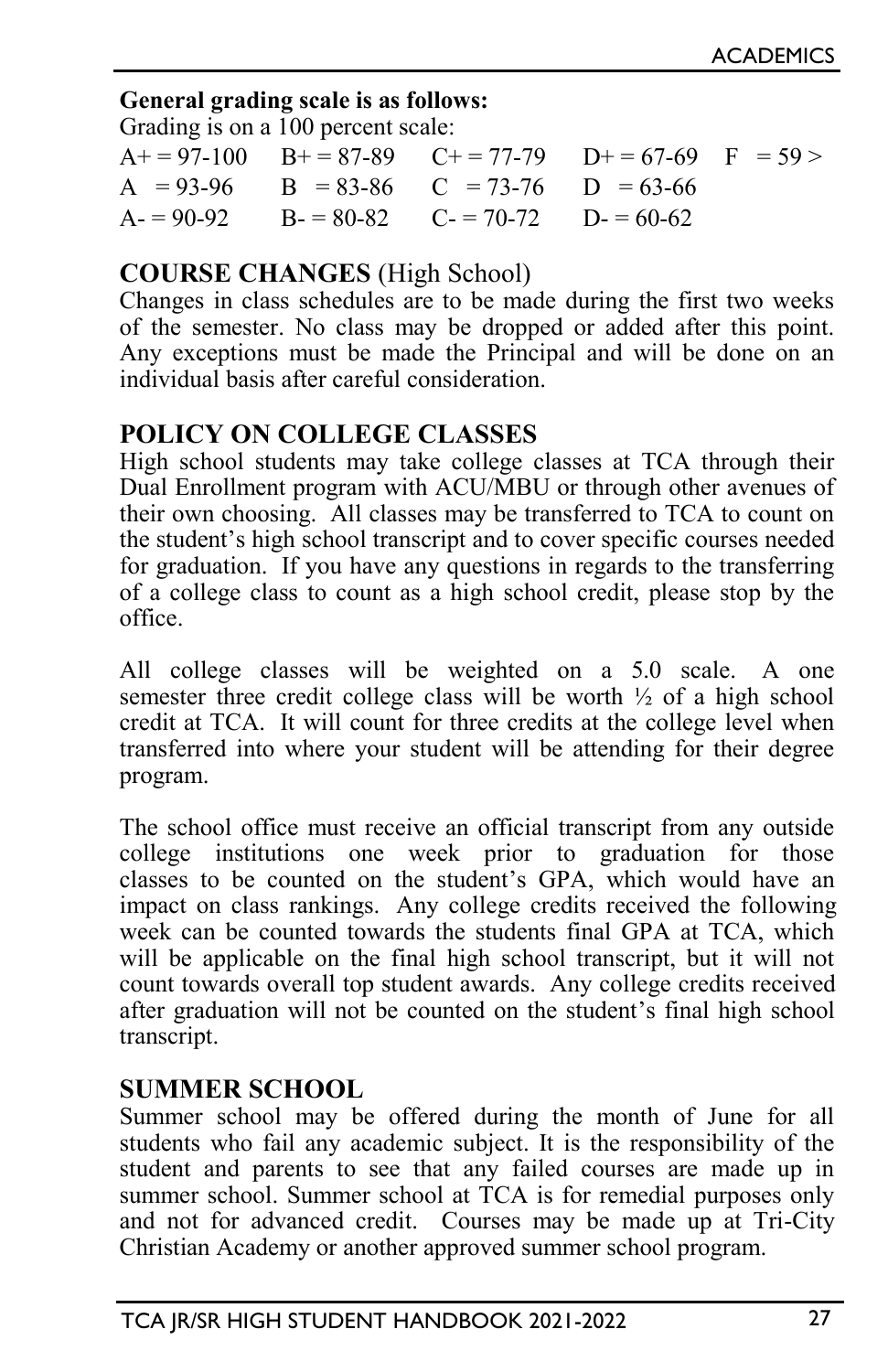# **CHAPEL/BIBLE CLASSES**

Chapel is held once per week in grades 7-12. Students are required to bring either a King James or New King James version of the Bible with them to chapel and their Bible class. Students are required to be quiet and respectful during the service. Bible class is held three days per week with a Pastor from Tri-City Baptist Church. These classes are for a grade and do impact their GPA. A student transferring into TCA while in high school does not have to make up classes missed in order to graduate from TCA, but they must take and pass the courses while they are a student. College courses do not count for these specific Bible classes.

# **ACADEMIC PROBATION**

Students who are failing two or more core curriculum courses at the end of the first quarter grading period and each grading period thereafter will be placed on Academic Probation. These students and their parents will receive an official letter from the school and an Academic Improvement Plan will be written. Plan components and suggestions may include, but are not limited to the following: a list of outside referral agencies for tutoring (without monetary assistance from TCA), a homework contract between all parties, assignment of a peer buddy, or schedule accommodations.

# **CARE OF TEXTBOOKS**

Textbooks are provided at no charge to each student with the understanding that they will be maintained and returned in proper condition. If a book is abused or lost, the student will be responsible for repair or replacement cost.

College course textbook purchases are the responsibility of the student.

# **ACADEMIC HONESTY**

Students are expected to promote an ethical academic atmosphere founded upon academic honesty. Examples of Academic Dishonesty

- 1. Cheating
	- a. Giving or using external assistance (including electronic devices and online sources) relating to an assessment or assignment without the expressed permission of the teacher.
	- b. Copying any work or allowing another student to copy one's work. All work submitted must be that of the individual student.
	- c. Falsifying any academic work.
	- d. Having another student, parent, or other adult write or make major changes to student work without teacher permission.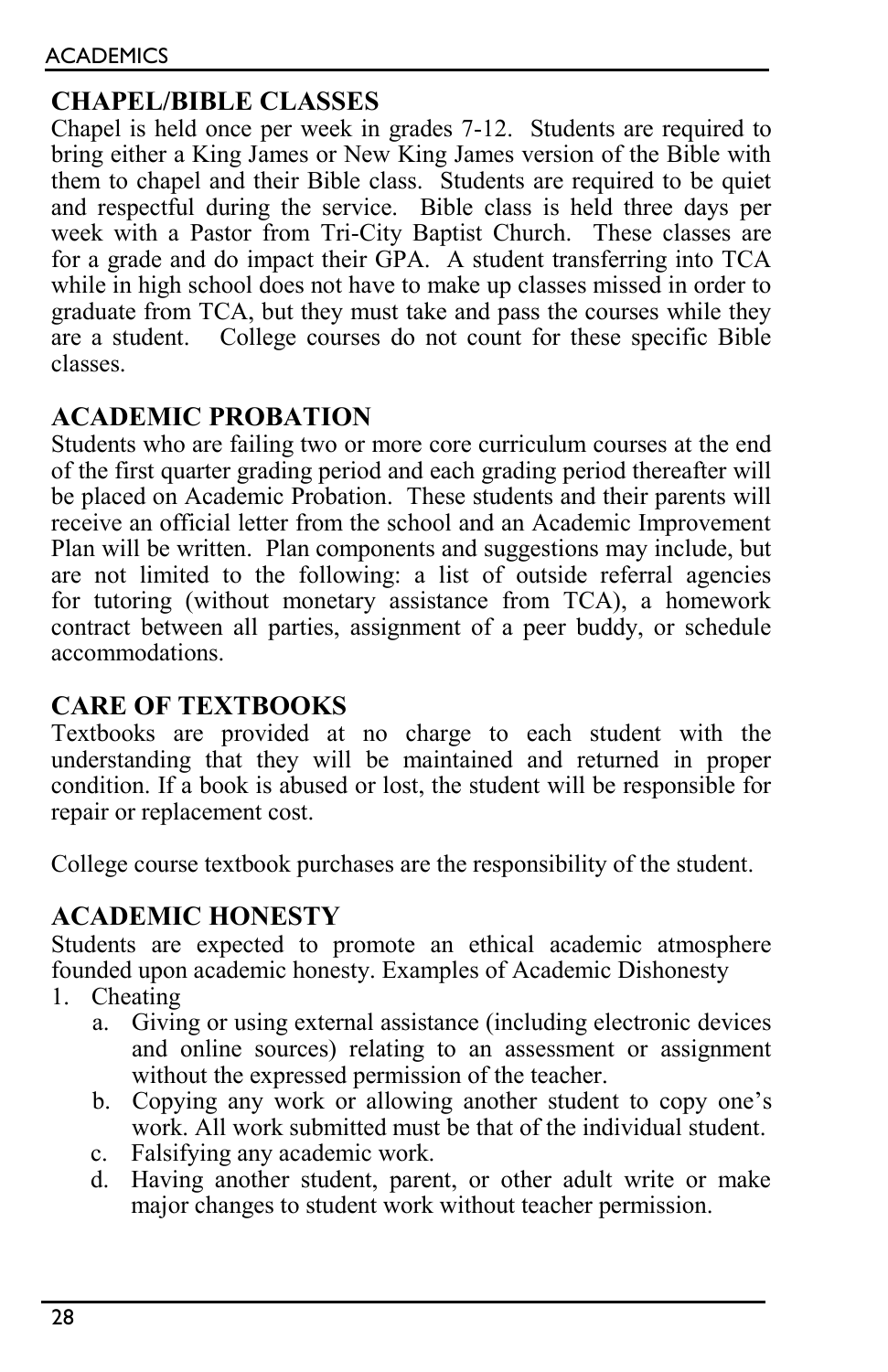- 2. Unauthorized Collaborating Collaborative work will be at the direction of the teacher and be documented according to assignment guidelines.
- 3. Plagiarizing Presenting another's ideas, words, or work as one's own.
	- a. Minimal plagiarism involves
		- i. Inserting verbatim phrases
		- ii. Substituting synonyms into a sentence instead of rewriting it
		- iii. Reordering the clauses
	- b. Substantial plagiarism involves
		- i. Inserting verbatim sentences or longer passages
		- ii. Repeatedly and pervasively engaging in minimal plagiarism
	- c. Complete plagiarism is submitting someone's complete work for an assignment.

# **LATE POLICY**

#### **Junior High**

All assignments are due on the date the teacher assigns. If for some reason it is not turned in on time, the following rules will apply:

- After the first day, the grade is automatically reduced to a 60 and then the teacher will grade the assignment.
- After the second day, the grade is automatically reduced to a 40 and then the teacher will grade the assignment.
- After the third day, the student is automatically given a zero for the assignment.

#### **High School**

All assignments are due on the date the teacher assigns. If for some reason it is not turned in on time, the following rules will apply:

- After the first day, the grade is automatically reduced to a 50 and then the teacher will grade the assignment.
- After the second day, the student is automatically given a zero for the assignment.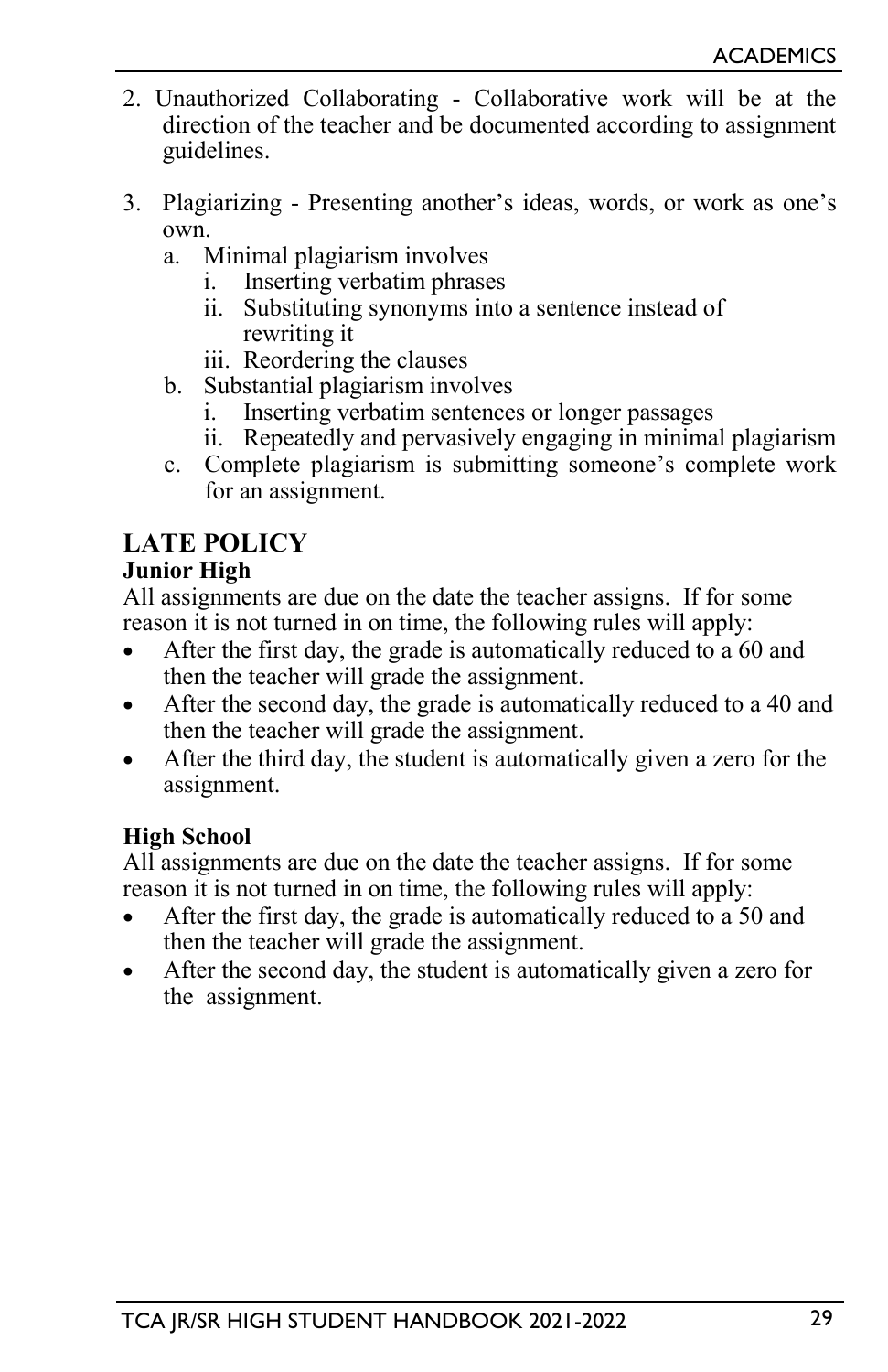# **DRESS CODE**

*"But the Lord said unto Samuel, Look not on his countenance, or on the height of his stature; because I have refused him: for the Lord seeth not as a man seeth for man looketh on the outward appearance, but the Lord looketh on the heart."* I Samuel 16:7

It is TCA's belief that developing good character includes being disciplined in the area of personal appearance and dress. We believe that the dress of a student has a direct influence on, and relationship to, his/her attitude and conduct. The appropriateness and modesty must reflect the highest standards of our school environment. If necessary, a parent will be required to bring appropriate clothing to the student. Enforcing the dress code is NOT the sole responsibility of the school. Parental support of these standards is expected. Students should be in appropriate dress code upon their arrival at school.

It is the responsibility of parents to monitor dress at school-related functions, including athletic events, so as to maintain the integrity of the school's mission.

# **JUNIOR HIGH AND SENIOR HIGH BOYS**

#### **School Dress Code**

Pants: Loose fitting (cotton or dress style) black, tan/khaki, or gray pants may be worn. No joggers, cargo or skinny style. Low-riding pants that expose undergarments, the midriff or back when sitting, bending over, or raising hands above the head are not acceptable.

Solid color belts with no excessive metal work, must be worn on all pants with belt loops.

**Shirts:** A forest green, gray or black polo shirt with the TCA logo must be worn on the appropriate days and tucked in. Uniform shirts MUST be worn under any jacket. If one is not worn, demerits/detention may be issued.

**Shoes and Socks:** Leather, suede, or canvas tennis or dress shoes are to be worn. No crocs. No sandals. No shoes that have electronic games that can be played on the side of the shoe may be worn during school hours. Light-Up LED shoes will also not be allowed.

**Sweatshirts and Long Sleeve Shirts:** Only solid colored jackets/ sweatshirts or Warrior Gear jackets/sweatshirts are allowed to be worn over uniform shirts during the school day. NO jackets/sweatshirts can be worn inside out! The hood of any jacket must remain down all day or the student will be asked to remove the jacket for the remainder of the day. They can pick it up from the teacher at the end of the school day. Repeated actions of this offense will result in the student receiving demerits. A white, black, gray, forest green or cream color long sleeve shirt may be worn under the uniform polo shirt.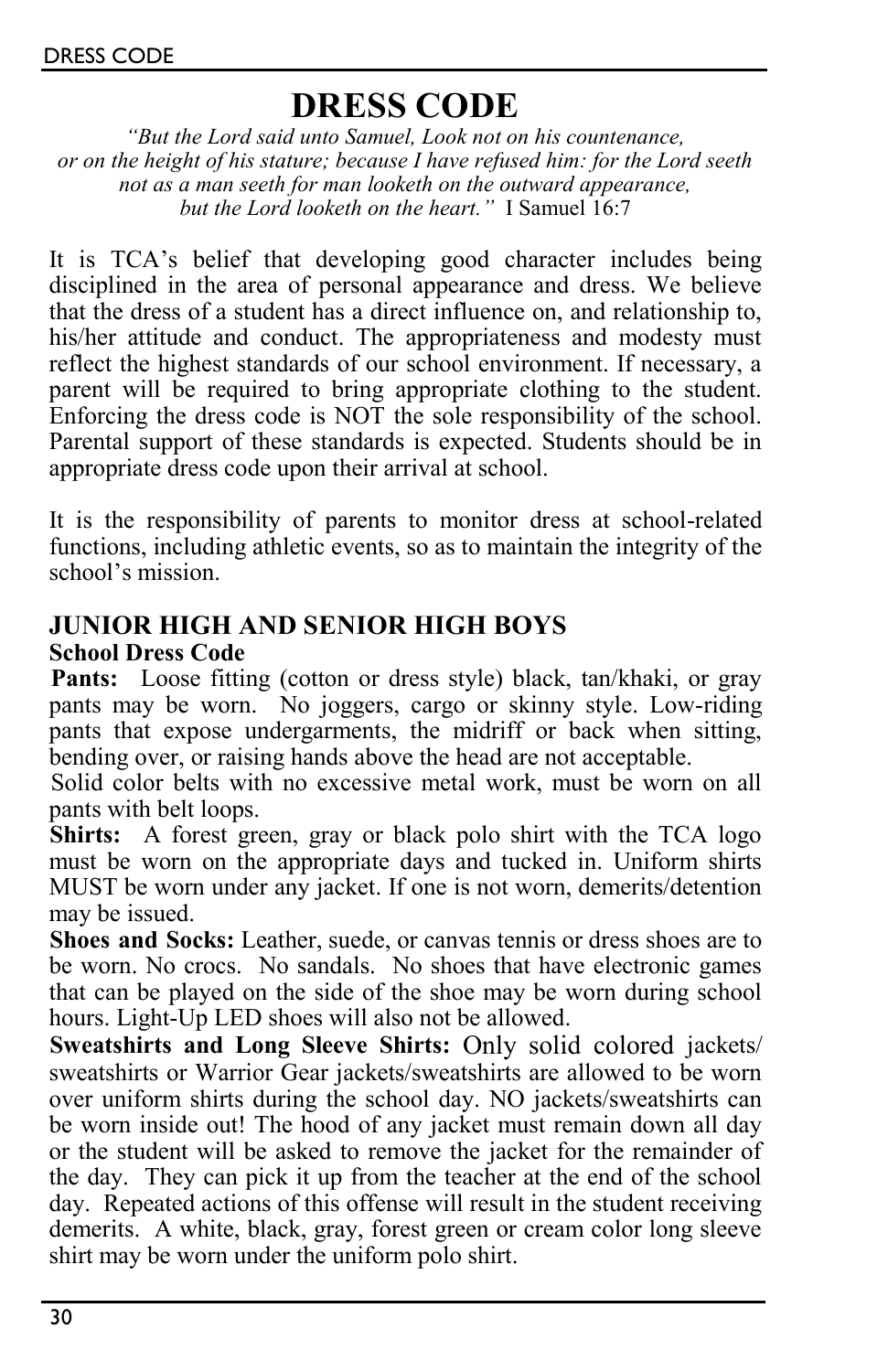#### **Game Day Dress**

If you are on the team as a player/manager, the following details will be your attire guidelines. Otherwise, please follow the school dress code. Pants: Dress pants with a belt

**Shirts:** Dress shirt (long sleeve or short sleeve) and tie or bowtie. Suspenders are allowed. NO t-shirt "dress" shirts will be allowed.

#### **Choir**

Appropriate guidelines for choir performance dress will be issued by the **Director** 

#### **Reveille Week**

**Shorts:** Can only be 2 inches above the knee **Shirts:** Reveille week issued t-shirt **Shoes:** Tennis shoes are required

#### **Warrior Day**

Warrior T-Shirts can be worn on Thursday of each week. All other uniform requirements remain in place for this day.

#### **Dress Down/Sporting Events/Class Parties**

**Shorts/Pants:** School uniform, jeans, pants, shorts that are only 2 inches above the knee, or sweatpants. NO holes and NO Pajamas! **Shirts:** School uniform, Reveille t-shirts, Warrior gear t-shirts, or a

nice shirt. Shirts identified with worldly fads, fashions, activities, or anti -Christian characters are prohibited. No sleeveless shirts allowed.

**Shoes:** Tennis shoes or sandals. No flip-flops

#### **Formal Events**

Young men are to wear dress pants, shirt, tie, sport coat or a suit with polished dress shoes and have an appropriate haircut.

#### **Miscellaneous Items**

**Hair:** Hair must be neat, clean, and trimmed, cut above the ears, and combed so that it is no longer than the eyebrows in front, and off the collar in the back. Hair must be natural in color and appearance, must be cut smoothly with no shelves, lines on the side of the head, or designs. Sideburns must not be any longer than the middle of the ear. Man-buns/braids are also not acceptable. No extremes in shaved sides with only hair down the center of the head (no mohawks).

**Facial Hair:** Mustaches, beards, or excessive "peach fuzz" are not allowed. In general, male students are to maintain a clean-shaven appearance.

**Tattoos:** Tattoos are not permitted. If a tattoo is present before enrollment, it must be concealed at all times.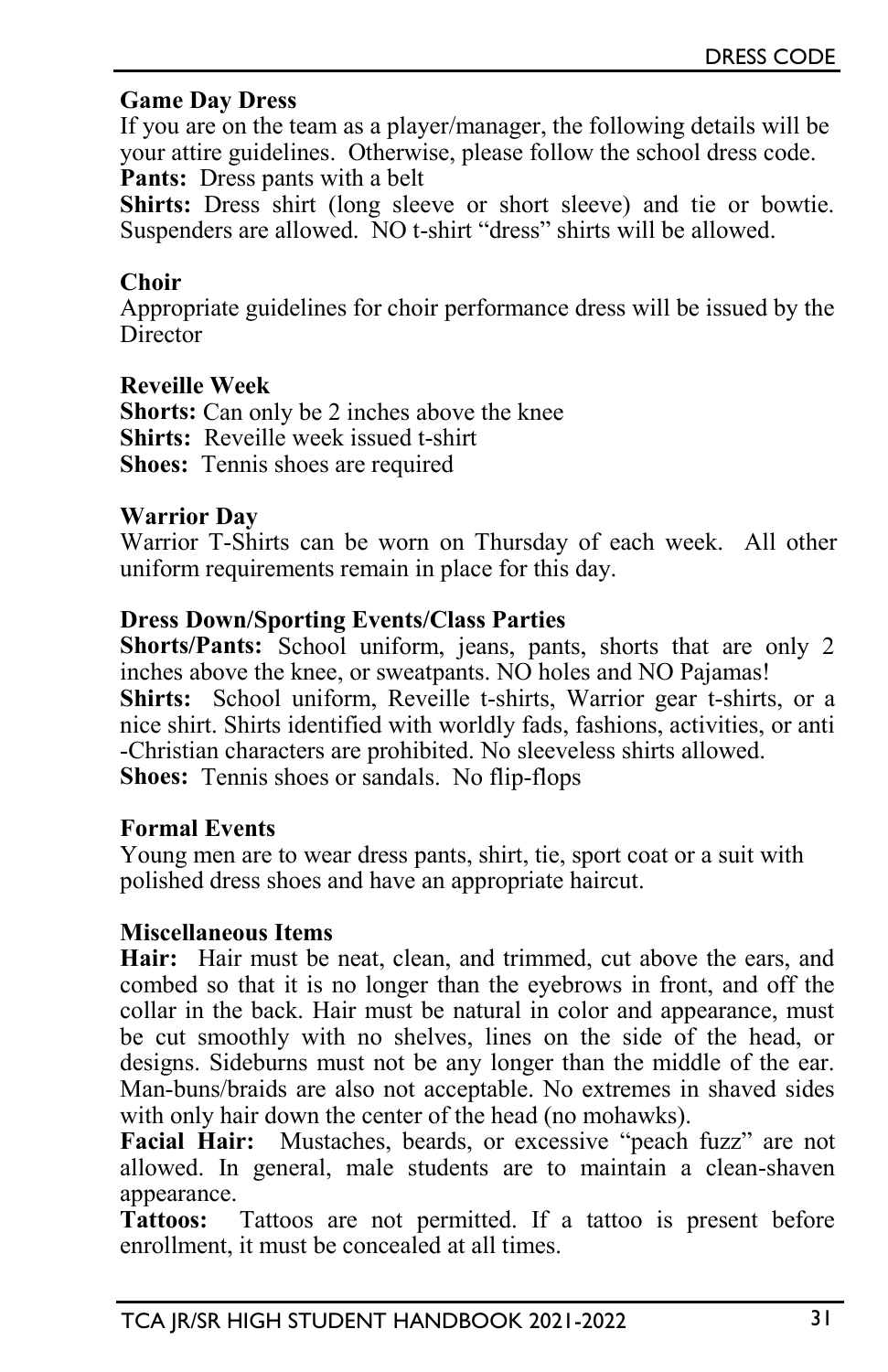**Jewelry:** One band or bracelet per wrist with an appropriate message is allowed. Any band or bracelet is subject to faculty approval. If necklaces or chains are worn, they must be hidden under the shirt. Any additional jewelry, other than rings, bracelets, or watches, is not permitted, except for emergency medical tags for allergies or diabetes. No piercings of any kind.

**Other:** No fingernail polish.

# **JUNIOR HIGH AND SENIOR HIGH GIRLS**

# **School Dress Code**

Skirts: Loose fitting and modest (cotton or dress style) black, gray and tan/khaki skirts may be worn. The hemline of the skirt MUST come to the top of the knee when sitting. Slits must be sewn, not pinned. We highly encourage skirts without slits, but if they must have a slit then they cannot be higher than one inch. Low-riding skirts that expose undergarments, the midriff or back when sitting, bending over, or raising hands above the head are not acceptable.

A solid color belt must be worn on any skirt that has belt loops. (\*Please see note below.)

**Shirts:** A forest green, gray or black polo shirt with a TCA logo. If you have purchased the new female cut shirts and the length is correct (the slits on the side come low enough to cover the top of the skirt and not show any skin if you raise your arms and they are not baggy/ oversized untucked) then you will not be required to tuck them in. \*A belt will not be required if the shirt is one approved to be untucked. If you have previously purchased shirts then they must be tucked in and a belt worn with any skirt that has belt loops.<br>Shoes and Socks: Closed toed shoe

Closed toed shoes with good support are recommended due to the concrete floors (leather, suede, or canvas tennis or dress shoes). Shoes must have a back support. Open toed shoes with a proper back support are permissible. No crocs. No sandals. NO shoes that have electronic games that can be played on the side of the shoe may be worn during school hours. Light-Up LED shoes will also not be allowed.

**Sweatshirts and Long Sleeve Shirts:** Only solid colored jackets/ sweatshirts or Warrior Gear jackets/sweatshirts are allowed to be worn over uniform shirts during the school day. NO jackets/sweatshirts can be worn inside out! The hood of any jacket must remain down all day or the student will be asked to remove the jacket for the remainder of the day. They can pick it up from the teacher at the end of the school day. Repeated actions of this offense may result in the student receiving demerits. A white, black, gray, forest green or cream color long sleeve shirt may be worn under the uniform polo shirt.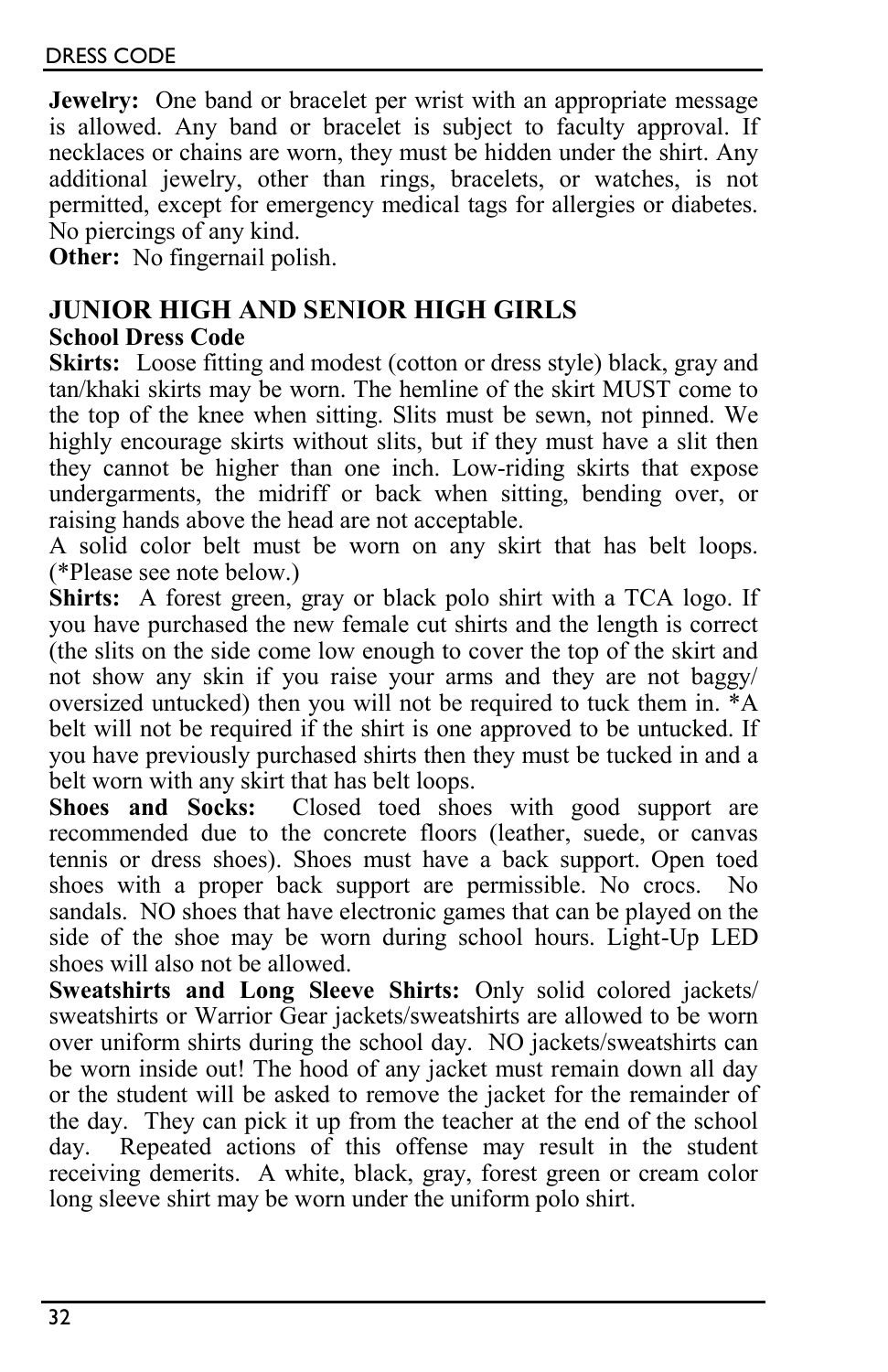#### **Game Day Dress**

If you are on the team as a player/manager, the following details will be your attire guidelines. Otherwise, please follow the school dress code. Dresses or Skirts/Tops: Dresses or skirts must come to the knee all the way around. The top layer and layer underneath (if it is the new trend with the see through layer on the top) must both meet the length requirement. Tops of dresses must not be low cut in the front or have the back cut out. No sleeveless. Sleeves can be cap, short, three-quarter, or long. Please see the "Game Day" Flyer for pictures.

#### **Choir**

Appropriate guidelines for choir performance dress will be issued by the Director

#### **Reveille Week**

**Shorts:** Can only be 2 inches above the knee **Shirts:** Reveille week issued t-shirt **Shoes:** Tennis shoes are required

#### **Warrior Day**

Warrior T-Shirts can be worn on Thursday of each week. All other uniform requirements remain in place for this day.

#### **Dress Down/Sporting Events/Class Parties**

**Pants/Skirts:** School uniform, jeans, capris, pants, shorts that are only 2 inches above the knee, or sweatpants. NO holes and NO Pajamas! **Shirts:** School uniform, Reveille t-shirts, Warrior gear t-shirts, or a nice shirt. Shirts identified with worldly fads, fashions, activities, or anti-Christian characters are prohibited. No sleeveless shirts allowed. **Shoes:** Tennis shoes or sandals. No flip-flops.

#### **Formal Events**

In choosing your dress for any formal event (homecoming, banquet, graduation, etc), please use wisdom and discernment in the area of modesty. Young ladies may wear dresses or blouses and skirts with nice dress shoes in accordance with the following guidelines. We ask that the back of the dress not go below the base of the shoulder blade and that the neckline should not be lower than two inches below the collar bone. Straps should be at least two inches wide. Strapless and spaghetti strap dresses must be accompanied by a jacket or shawl. If you choose a shorter style dress, the length of the dress should come to the top of the knee when standing. Dresses must be approved by the Academy office no later than two weeks before the event. If the dress is not approved by the assigned date then you will not be allowed to attend the event,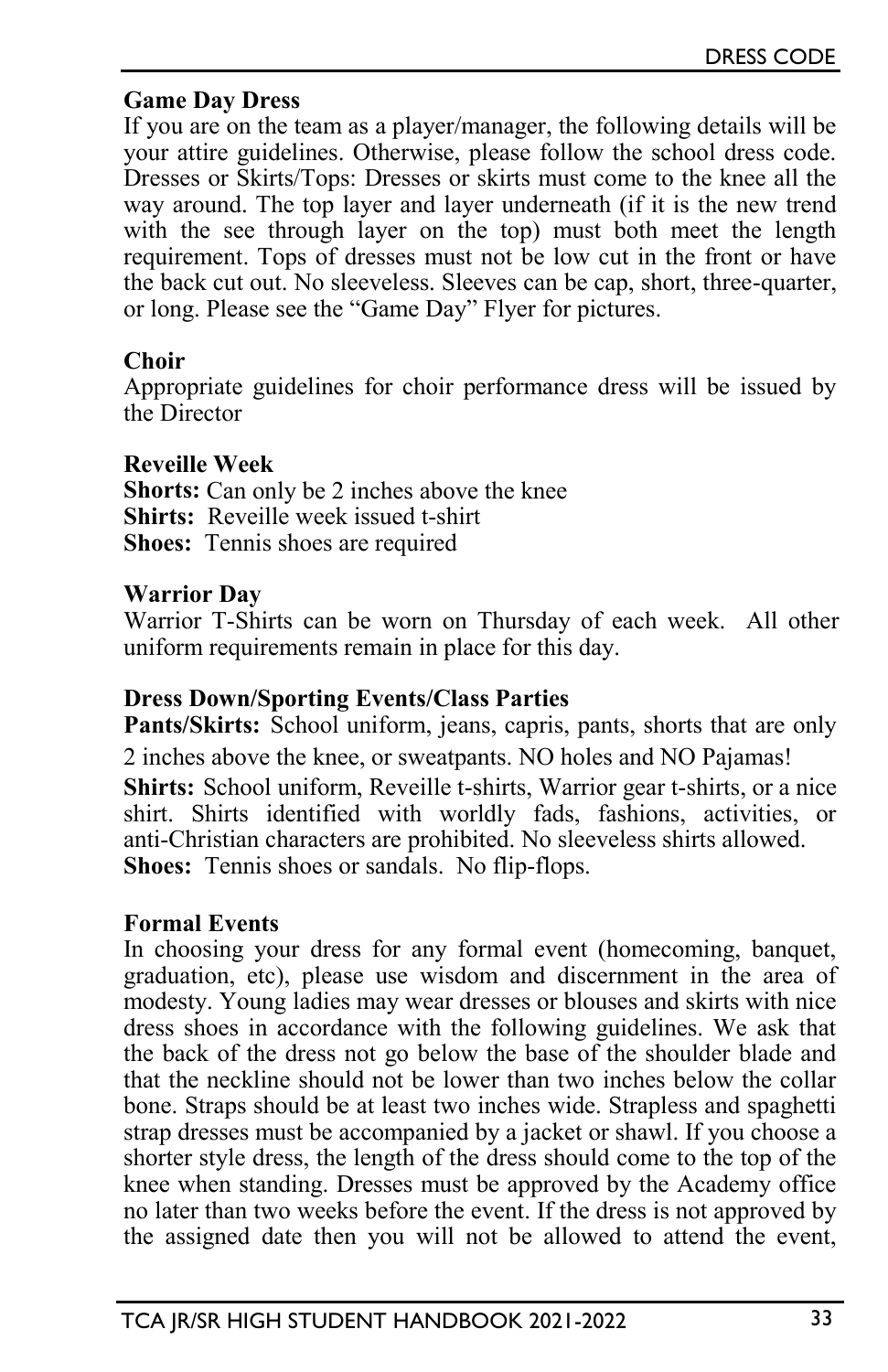unless you are in school uniform. If your dress needs to be altered, then you have a time period allotted to have the dress altered and then checked again.

#### **Miscellaneous Items**

**Hair:** Hair must be natural in hair color and appearance. NO bright colors or unnatural streaks/highlights. Natural colored hair must be kept up throughout the year. Any student not meeting this requirement must go home until it is fixed.

**Jewelry:** Excessive jewelry and body piercings are prohibited. No more than three pairs of earrings (per ear) will be permitted.

**Tattoos:** Tattoos are not permitted. If a tattoo is present before enrollment, it must be concealed at all times.

**Other:** No black fingernail polish.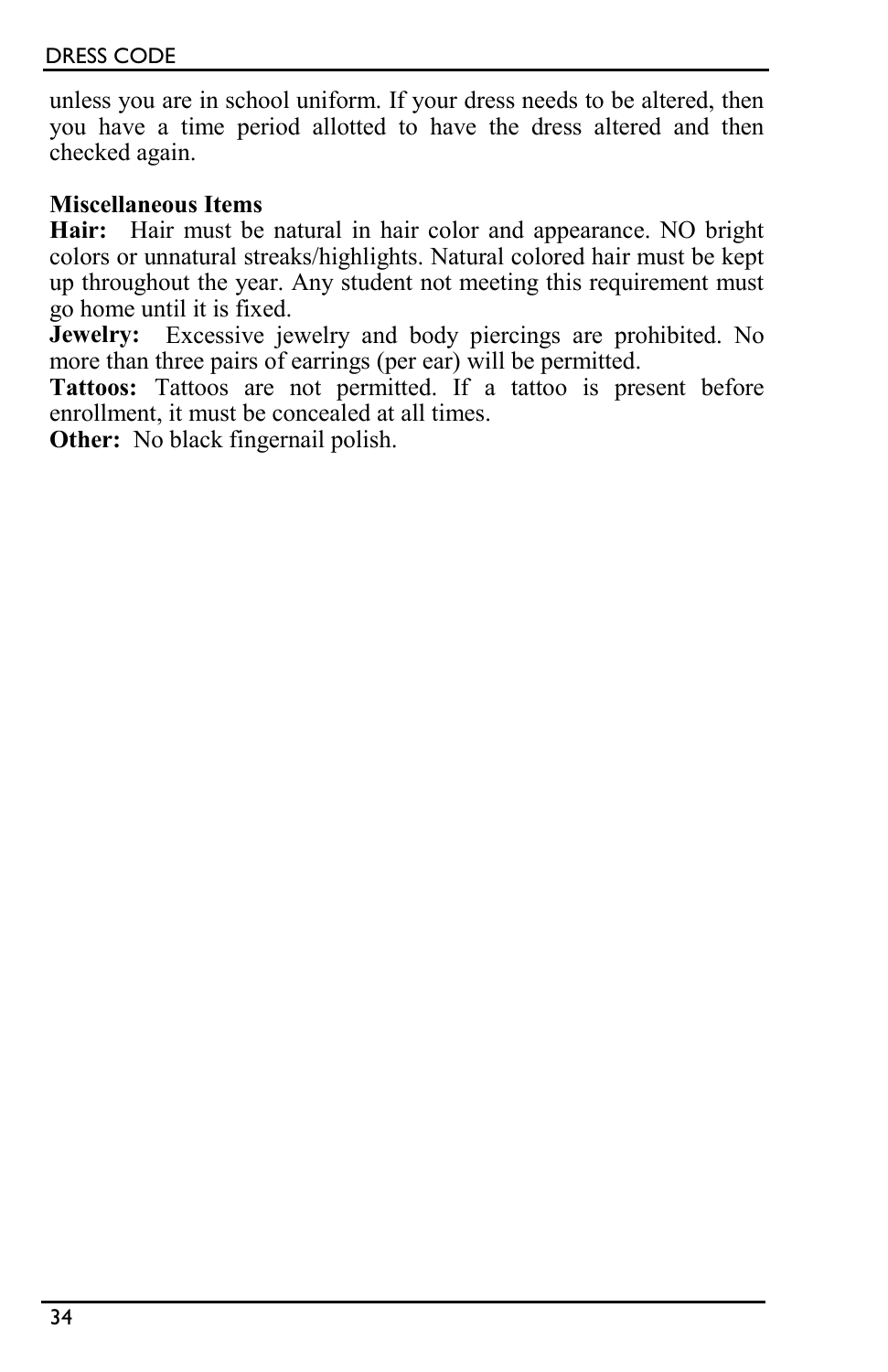# **STUDENT CONDUCT & DISCIPLINE**

*"Whoever has no rule over his own spirit is like a city broken down, without walls." Proverbs 25:28*

Proverbs 25:28 speaks of self-government and self-discipline. The Administration of Tri-City Christian Academy desires for all students to LIVE BY BIBLICAL PRINCIPLES, NOT BY PERSONAL PASSIONS. Proper behavior is derived from the fundamental truths of the commands and character of God.

*"Therefore, my beloved brethren, be steadfast, immovable, always abounding in the work of the Lord, knowing that your labor is not in vain in the Lord." I Corinthians 15:58*

It is the purpose of the disciplinary system to aid young people in the development of Christian character. Respect for God, country, family, teachers, fellow students, peers, and property should be part of every student's life.

#### **WHAT'S BEST**

#### **Be successful in the things that matter for eternity and for His glory to develop Christlikeness.**

*"That you may approve the things that are excellent, that you may be sincere and without offense till the day of Christ." Philippians 1:10*

Attendance at Tri-City Christian Academy is a privilege and not a right. Any student found to be in direct opposition with TCA's standards will be disciplined accordingly and may be dismissed from the Academy. If a student brings a problem home, parents should encourage the student to go immediately to the teacher involved so that a positive resolution to the situation may be achieved. If the problem is not completely resolved, the parent should call the Academy office for assistance in addressing the issue.

Classroom discipline is to be maintained by the teacher. Prompt obedience, respect, and willingness to adhere to the rules of the school are expected at all times. Polite and courteous speech is expected at all times. Lying, cheating, and stealing are not tolerated. There is to be no pushing, shoving, taunting, ridiculing or other abuse of fellow students. Students are to conduct themselves in an open, friendly manner with those of the opposite sex. Students are not to be in rooms or areas of the campus which do not have teacher supervision. Loitering in restrooms or elsewhere on campus is not permitted. Chewing gum is prohibited at school. Students who abuse or damage school property, whether willfully or accidentally, will be required to pay for the damage.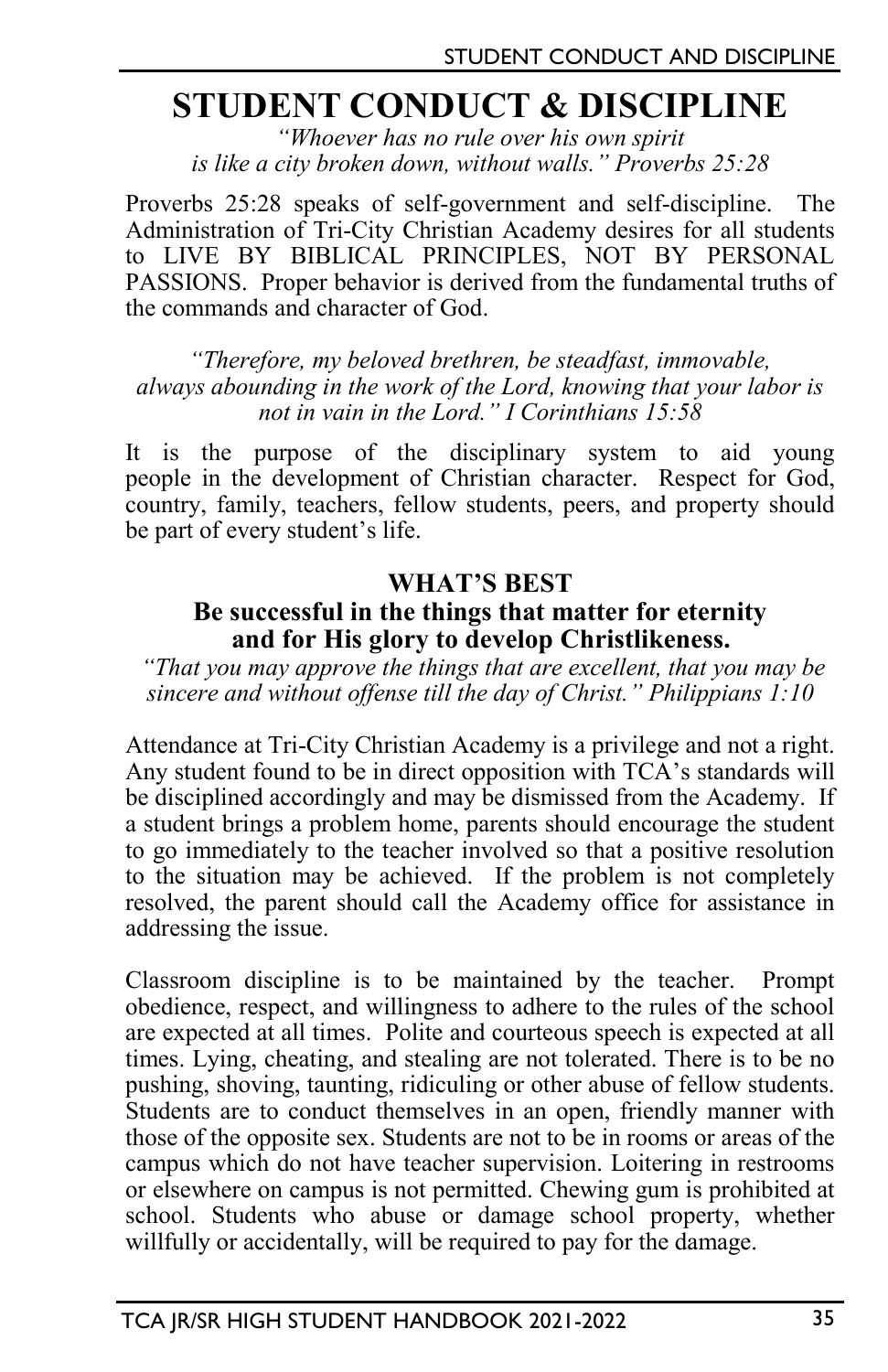#### STUDENT CONDUCT AND DISCIPLINE

# **EDIFICATION**

*"All things are lawful for me, but not all things are helpful; all things are lawful for me, but not all things edify." I Corinthians 10:23*

Tri-City Christian Academy strives for full cooperation with parents to work collectively for the spiritual growth of our students with the goal that students will be able to determine within themselves: **"Does this edify? Does it strengthen my Christian life/spiritual walk?"**

#### **ATTITUDE**

Attitudes are as important as actions; therefore, students will not be allowed to create a negative tenor for the rest of the individuals within the school. Attitudes, which dampen Spiritual Growth in others would include any kind of mocking of the things of God, or the creation of "peer pressure" that would make spiritual growth difficult for others. It is crucial that TCA be a safe place, even emotionally. Consequently, verbal abuse of students or staff will not be tolerated.

TCA is committed to maintaining an academic environment in which all individuals treat each other with dignity and respect and which is free from all forms of intimidation, exploitation, and harassment, including sexual harassment. The school is prepared to take action to prevent and correct any violations of this policy. Anyone who violates this policy will be subject to discipline, up to and including termination or expulsion. The policy prohibits Employee-Student Harassment, Student-Student Harassment, and Student-Employee Harassment.

#### **BEHAVIOR**

Violent behavior in the form of fighting, making threats, or other inappropriate physical aggression will not be tolerated. The term "fighting" which is prohibited by this section shall include any physical contact between students which is motivated or brought about by any danger or bad feelings including punching, pushing, hitting, kicking, etc. If the Administration, after reviewing the facts, determines that one of the participants was clearly the victim and did not instigate the fight, the victim shall not be disciplined or may be disciplined less severely than the instigator.

TCA reserves the right to discipline or dismiss students who intentionally and/or recklessly disrupt the learning environment at TCA. This also includes disruptions of school programs and practices for the programs.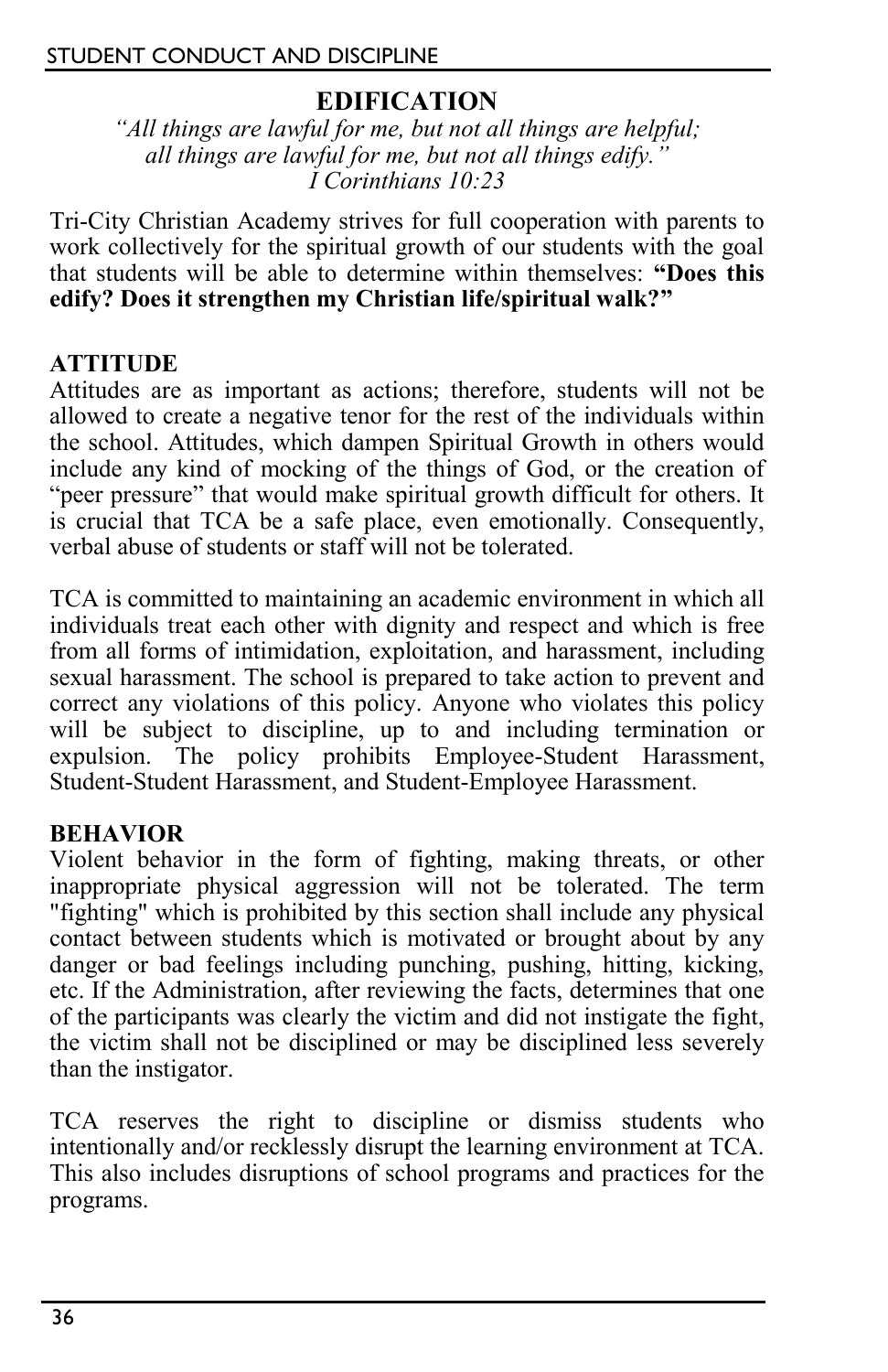While it is impossible to make rules to cover every type of infraction, the following principles of conduct for all activities at Tri-City Christian Academy are to be followed. Violations include, but are not limited to:

- 1. Insubordination (refusal to comply with a reasonable request or disrespect to school personnel)
- 2. Insolence (attitude of contempt)
- 3. Mockery (malicious insults, malicious teaching, etc.)
- 4. Harassment
- 5. Bullying/Intimidation
- 6. Use of profane, vulgar, or obscene language or actions
- 7. Possession of obscene and/or offensive materials
- 8. Truancy, ditching, on or off campus
- 9. Use of any type of tobacco products including, but not limited to, vaping and e-cigarettes
- 10. Willful destruction or defacement of school property or private property on school premises (student will pay for repairs)
- 11. Theft
- 12. Possession or use of fireworks, lighters, etc.
- 13. Inciting or contributing to the disruption of the school program
- 14. Forgery
- 15. Lying
- 16. Cheating (giving or receiving any information on an assignment, quiz, or examination.) Taking someone else's work and making it your own.
- 17. Endangering the health, safety, or well-being of oneself or others (fighting, driving recklessly, etc.)
- 18. Any behavior, in actions or words, that occurs on or off campus that is antagonistic to the basic goals and objectives of the school or has an adverse effect on other students or staff members and is contrary to a Christian lifestyle. This includes Internet activity and/or posting material on social media that is offensive and/or suggestive in nature.

## **STUMBLING BLOCKS Could this ensnare others?**

*"But beware lest somehow this liberty of yours becomes a stumbling block to those who are weak." I Corinthians 8:9*

## **BULLYING PREVENTION**

Tri-City Christian Academy is committed to providing a safe environment for all individuals on the campus. We are dedicated to instilling a desire in all of our students to be respectful of everyone; including their peers. As part of the program will be discussing bullying in a more official plan to make sure the campus has a cohesive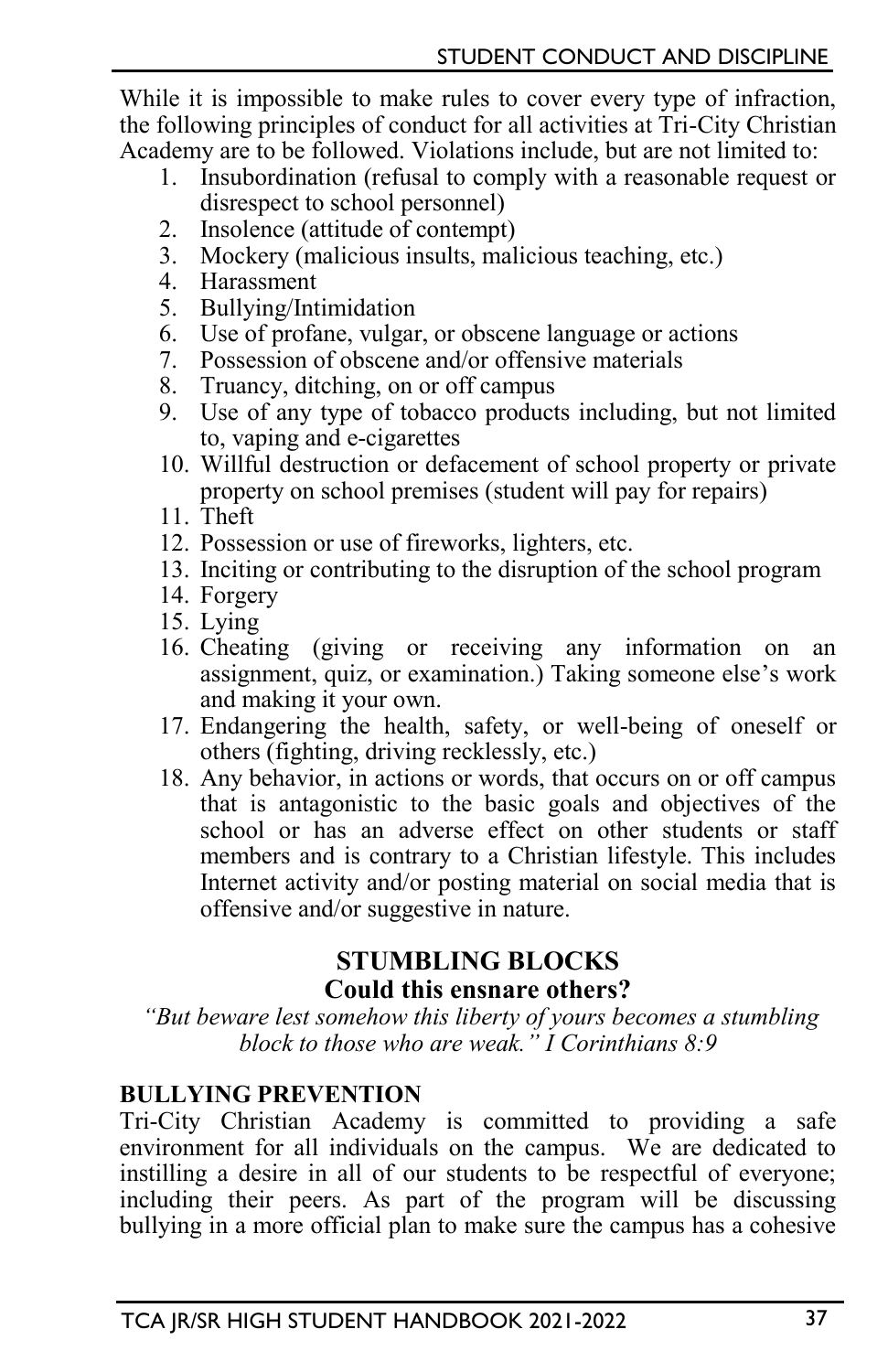#### STUDENT CONDUCT AND DISCIPLINE

definition for such a broad term as well as making sure everyone understands the responsibilities and consequences associated with such actions. We will be using the Olweus Bullying Prevention Program as a part of this implementation process. The quick definition used by this company is as follows, "Bullying is aggressive behavior that is intentional and that involves an imbalance of power. Most often, it is repeated over time."

This definition includes three important components:

- 1. Bullying is aggressive behavior that involves unwanted, negative actions.
- 2. Bullying involves a pattern of behavior repeated over time.
- 3. Bullying involves an imbalance of power or strength.

Notes:

Bullying is not teasing.

Bullying has many different forms:

- *Verbal bullying including derogatory comments and bad names*
- *Bullying through social exclusion or isolation*
- *Physical bullying such as hitting, kicking, shoving, and spitting*
- *Bullying through lies and false rumors*
- *Having money or other things taken or damaged by students who bully*
- *Being threatened or being forced to do things by students who bully*
- *Racial bullying*
- *Sexual bullying*
- *Cyber bullying (via cell phone or Internet)*

Most states have specific laws that address bullying and Arizona's can be found in Revised Statutes §15-341-37. The extended version can be found online, but a brief synopsis is below:

Prescribe and enforce policies and procedures to prohibit pupils from harassing, intimidating and bullying other pupils on school grounds, on school property, on school buses, at school bus stops, at school sponsored events and activities and through the use of electronic technology or electronic communication on school computers, networks, forums and mailing lists.

In order to meet the Arizona law as well as hold our school to a high standard that discourages bullying we ask that all students, parents, and employees submit written reports to the administration if suspected incidents of harassment, intimidation or bullying have occurred. All reported incidents will be investigated by administration. If required,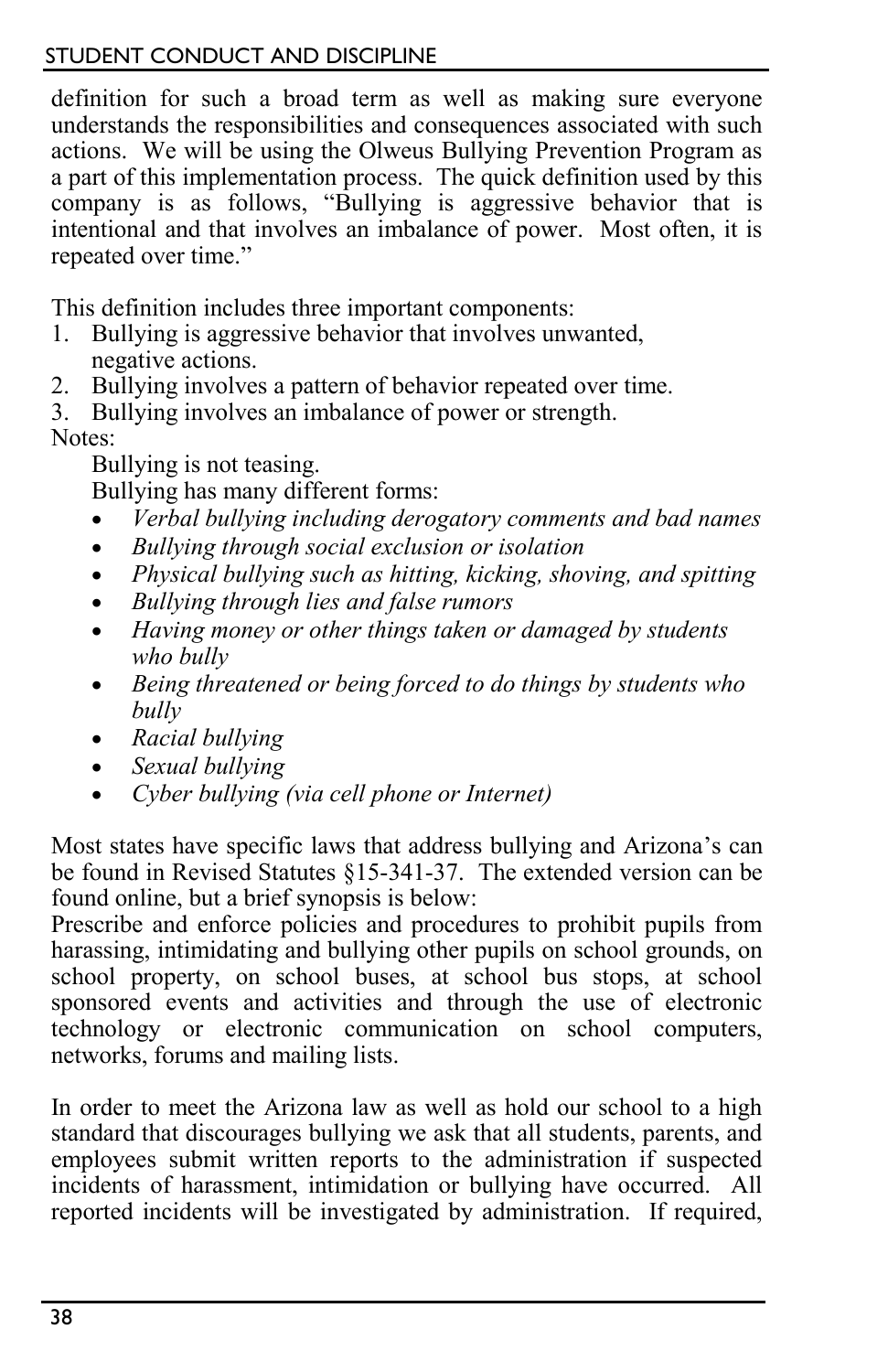parents may be asked to attend a meeting with their child, administration and others involved with the incident. Depending on the age of the child and the action committed, consequences will be assessed based on these factors. The disciplinary procedures will also be in effect for those students who submit false reports of these types of incidents. TCA strives to create an atmosphere that is inclusive of all students and where they want to come and learn on a daily basis. Please help us as we work to make TCA a NO BULLYING ZONE!

#### **PUBLIC DISPLAYS OF AFFECTION (PDA)**

Students should show respect for themselves as well as for their fellow students. Students are expected to exhibit proper moral behavior at all times. Public displays of affection will not be permitted. TCA has a "no touch" policy with regards to public displays of affection.

#### **CONTROL**

## **Could this enslave me? Redeem the time; don't waste it!**

*"All things are lawful for me, but all things are not helpful… I will not be brought under the power of any." I Corinthians 6:12*

#### **The following terms are employed in the discipline system:**

**Disciplinary Probation:** A student that accumulates 50 demerits in a semester will automatically be placed on disciplinary probation for the successive semester and will lose the privilege of representing Tri-City Christian Academy in any extracurricular activities. He or she may be required to attend regular counseling sessions. This probation lasts for the remaining portion of the semester.

#### **Suspension:**

#### **In-school: TBD**

**Out-of-School:** A student may not come to school for the duration of the suspension.

**Expulsion:** A student may be expelled from Tri-City Christian Academy for the following reasons:

- 1. The accumulation of 75 demerits in one semester
- 2. The accumulation of 50 demerits during a semester while on "admission probation,"
- 3. The manifestation of a destructive influence or spirit of controversy or the engendering of a spirit contrary to the purpose and principles for which Tri-City Christian Academy stands, regardless of the number of demerits received.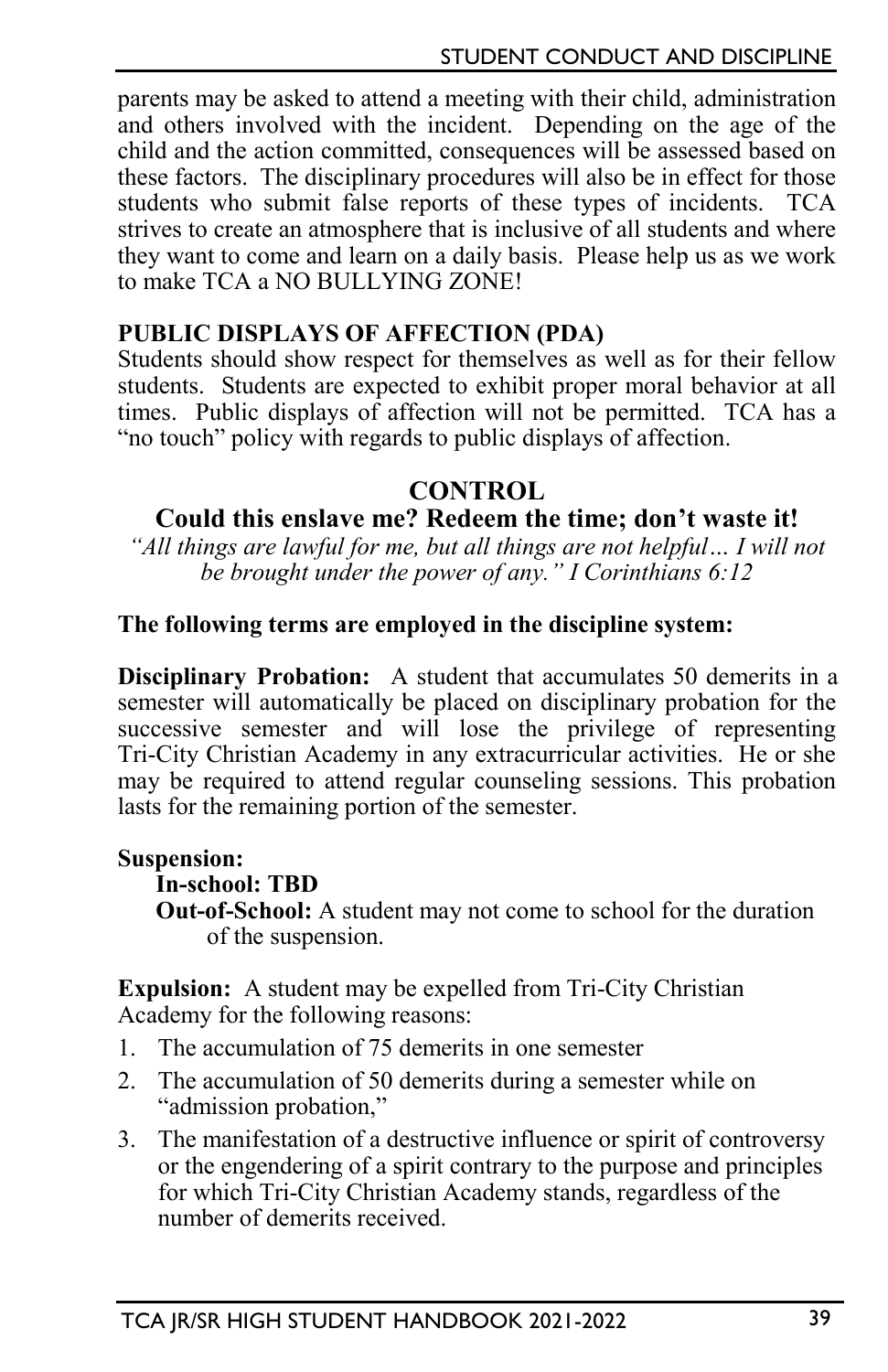#### STUDENT CONDUCT AND DISCIPLINE

A student that has been expelled may not re-enroll until he or she has stayed out a minimum of one full semester. The student may not return to the school facility or grounds during the school day, except for the purpose of attending a church activity, unless special permission is granted by the administration during the semesters in which he or she was expelled. If a student desires to return to the Academy the following semester, the request will be considered only after a meeting has been held with the parent or guardian, principal, Advisory Committee and student. Notification will be made to the pastor and/or youth pastor of an expelled student.

**Illegal activities:** If any student is found in violation of one of the following activities, they will have a meeting with the principal and Advisory Committee. The final decision on the total number of demerits received as well as suspension or expulsion for the student will be decided at that time.

The following infractions are worth 75 demerits:

- 1. Tobacco products or Any Vaping Items
- 2. Pornography/lewd materials (including digital)
- 3. Stealing
- 4. Immorality
- 5. Alcohol or substance abuse (including the misuse of prescription or over-the-counter medications)
- 6. Vandalism
- 7. Possession of knives, guns, explosives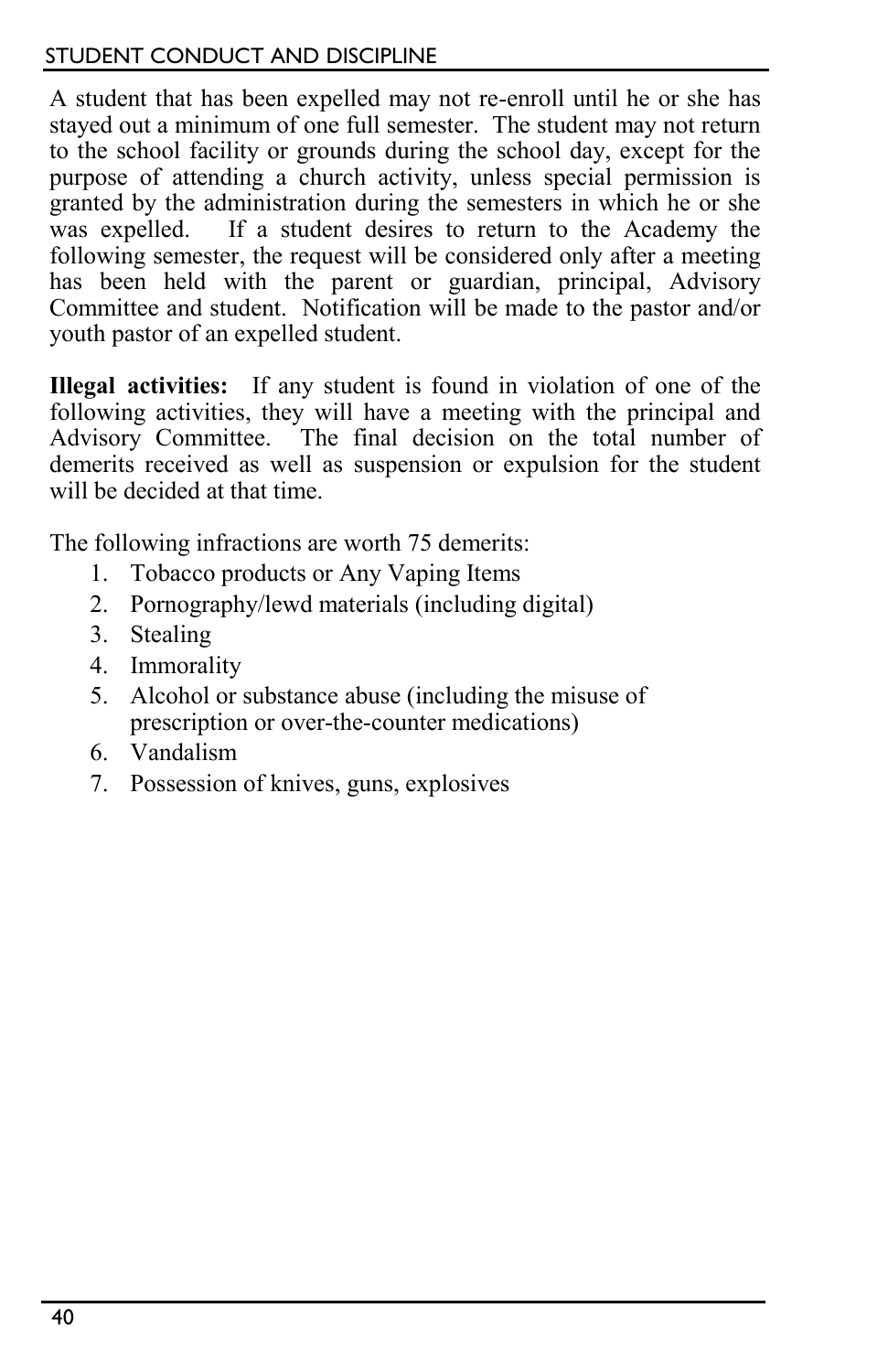# **DEMERITS**

*The following are the guidelines for our demerit system. Administration reserves the right to make discretionary decisions with the input of the Advisory Committee.* 

| School procedural rules<br>. 3                                                |  |
|-------------------------------------------------------------------------------|--|
| Dress code, tardy, gum, food, candy, drink in class without                   |  |
| teacher permission, loitering in the parking lot, etc.                        |  |
| $\sim$ 5<br><b>Offences</b>                                                   |  |
| Disobedience (attitude), disorderly conduct, (horseplay)                      |  |
| disrespect (repetitive talking)                                               |  |
|                                                                               |  |
|                                                                               |  |
| Social Media (at the discretion of administration) 10+                        |  |
|                                                                               |  |
| (If $\tilde{a}$ test or quiz is given during the class a zero will be given.) |  |
| Vulgarity (counseling session) - profanity in language or actions             |  |
|                                                                               |  |
|                                                                               |  |
|                                                                               |  |
| Bullying (counseling session) and PDA (at the discretion of                   |  |
| administration) - improper physical touch with any student                    |  |
|                                                                               |  |
|                                                                               |  |
|                                                                               |  |
| Fighting and Lying (including the use of decoy phones)                        |  |
|                                                                               |  |
|                                                                               |  |
|                                                                               |  |
| Cheating and Plagiarism (counseling session) (offences do not reset at        |  |
| semester)                                                                     |  |
| The following is a list or parameters, but depending on the assignment        |  |
| (homework, test, quiz, etc.) the teacher has the discretion to alter the      |  |
| first offense demerit to a lower number. The student will also receive a      |  |
| $\theta$ for the assignment.                                                  |  |
| First offence  cheating 20  plagiarism 5                                      |  |
| Second offence  cheating 30  plagiarism 20                                    |  |
| Third offence  cheating 50  plagiarism 30                                     |  |
|                                                                               |  |
| <b>Tardy to School</b> (per semester)                                         |  |
|                                                                               |  |
|                                                                               |  |
|                                                                               |  |
|                                                                               |  |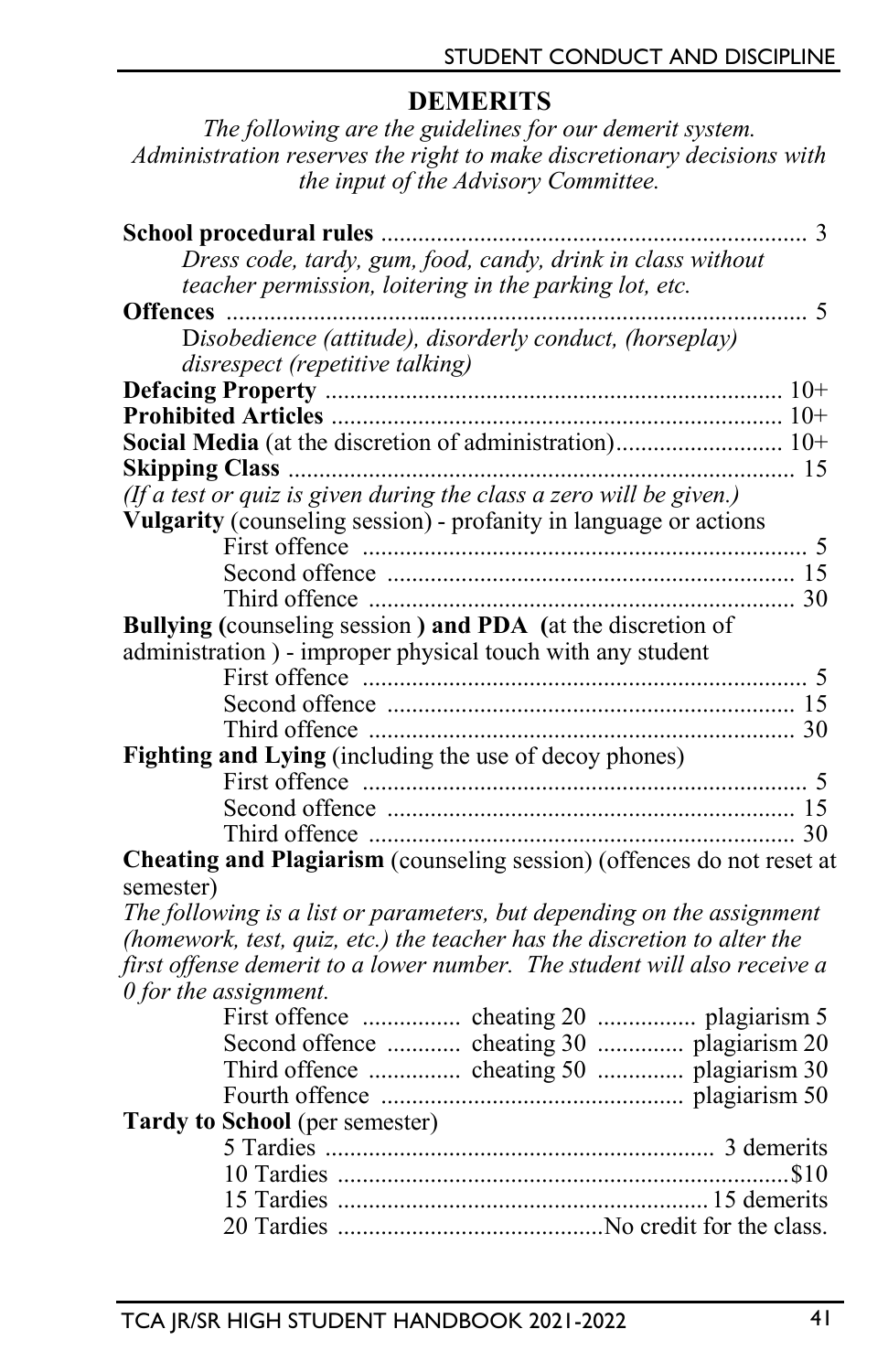# **DEMERIT ACCUMULATIONS**

A demerit letter will be issued from the office and will be sent home for parent notification.

#### **When a student accumulates:**

**20 demerits** – a letter will be sent home to parents and a counseling session will be scheduled with a pastor from Tri-City Baptist Church.

**30 demerits** – a letter will be sent home to parents and the student will be assigned an early morning work suspension, as well as a counseling session. The date and time will be listed on the letter. Failure to appear will result in a one day out-of-school suspension. (Athletes will sit out one game.)

**50 demerits** – the student will be called in for counseling, will be suspended for one day and must make up missed assignments given during the time of suspension. At this time, the student will lose out on all extracurricular activities. If a student receives more than 50 demerits in a semester, he or she will be placed on disciplinary probation. If a student receives 50 demerits for two semesters in succession, he or she may not be allowed to return to school for one complete semester.

**60 demerits** – the student will be called in for counseling, will receive out-of-school suspended for two days. They must make up missed assignments given during the time of suspension. An automatic letter grade deduction will be applied to all homework.

**75 demerits** – the student may be expelled from Tri-City Christian Academy. The decision will be made after a meeting with the principal and the Advisory Committee.

Offenses and school procedural infractions will be given via online demerits in RenWeb. All other infractions will be received by the student in paper form. Any offense resulting in 20+ demerits will be placed in the student's permanent file (files are sent if student wishes to transfer schools).

The accumulated demerits in a semester will be erased (other than Cheating and Plagiarism) at the end of each semester.